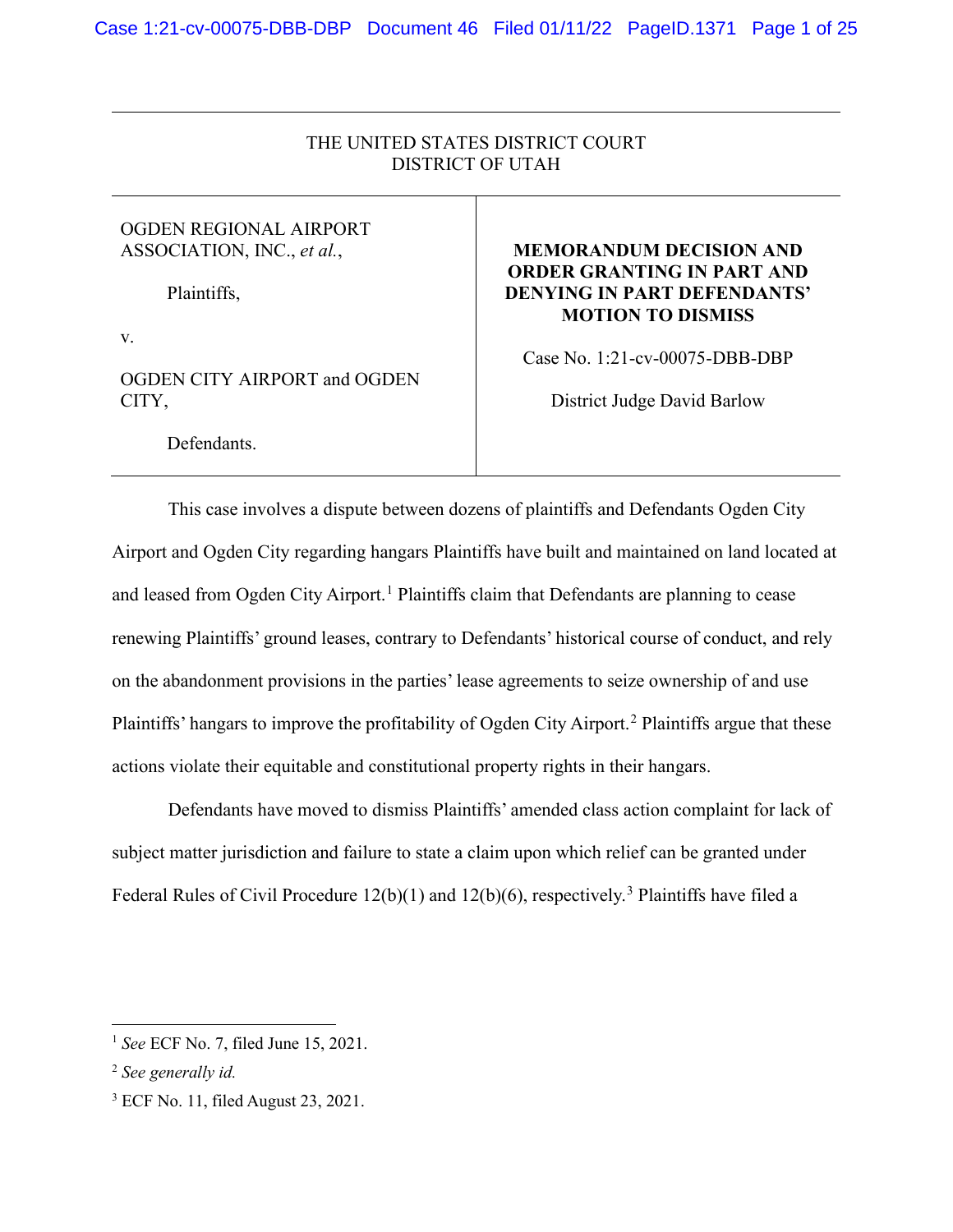response<sup>[4](#page-1-0)</sup> opposing the motion and Defendants have replied.<sup>[5](#page-1-1)</sup> Having considered the parties' briefing and relevant law, the court determines that oral argument is not needed to resolve the motion.<sup>[6](#page-1-2)</sup>

### **BACKGROUND**

Ogden City Airport "is a public aviation facility owned and managed by" the city of Ogden, Utah.<sup>[7](#page-1-3)</sup> Historically, Defendants have leased ground within the Ogden City Airport compound to the public for the construction, maintenance, and use of aircraft hangars.<sup>[8](#page-1-4)</sup> Under the terms of the ground lease agreements,<sup>[9](#page-1-5)</sup> lessees own any hangars or other improvements they have built on the leased ground.<sup>[10](#page-1-6)</sup> However, if a lease is not renewed, and lessees fail to remove their hangars and other improvements within 60 days of the agreement's expiration or

termination, the improvements are deemed abandoned and become the property of Defendants.<sup>[11](#page-1-7)</sup>

<span id="page-1-3"></span><sup>7</sup> ECF No. 7 at 12. The court "present[s] the facts in the light most favorable to [Plaintiffs], drawing all reasonable inferences in [their] favor." *See Donahue v. Wihongi*, 948 F.3d 1177, 1183 (10th Cir. 2020).

<span id="page-1-4"></span><sup>8</sup> *Id.* at 13–14.

<span id="page-1-6"></span><sup>10</sup> ECF Nos. 7 at 16; 11 at 32–33, 35.

<span id="page-1-7"></span><sup>11</sup> ECF Nos. 7 at 16; 11 at 32–33, 35, 44.

<span id="page-1-0"></span><sup>4</sup> ECF No. 16, filed October 4, 2021.

<span id="page-1-1"></span><sup>5</sup> ECF No. 29, filed November 10, 2021.

<span id="page-1-2"></span><sup>6</sup> *See* DUCivR 7-1(f).

<span id="page-1-5"></span><sup>&</sup>lt;sup>9</sup> Plaintiffs state some of the terms of their ground lease agreements with Defendants in their amended complaint but did not submit a copy of any such agreement. Defendants, however, submitted their agreement with Durbano Properties LLC, one of the named plaintiffs, as an exhibit with their motion to dismiss. *See* ECF No. 11 at 29–50. "Although the sufficiency of a complaint must rest on its contents alone," *Wasatch Equal. v. Alta Ski Lifts Co.*, 820 F.3d 381, 386 (10th Cir. 2016) (internal quotation marks omitted), the court may also consider "(1) documents that the complaint incorporates by reference; (2) documents referred to in the complaint if the documents are central to the plaintiff's claim and the parties do not dispute the documents' authenticity; and (3) matters of which a court may take judicial notice." *Id.* Because the Durbano Properties LLC ground lease agreement is one of the dozens of ground lease agreements referred to in Plaintiffs' amended complaint, its authenticity is not disputed, it provides an example of the terms each of the agreements contains, and those terms are central to Plaintiffs' claims, the court will rely on the Durbano Properties agreement when considering the material terms of the lease agreements between Plaintiffs and Defendants.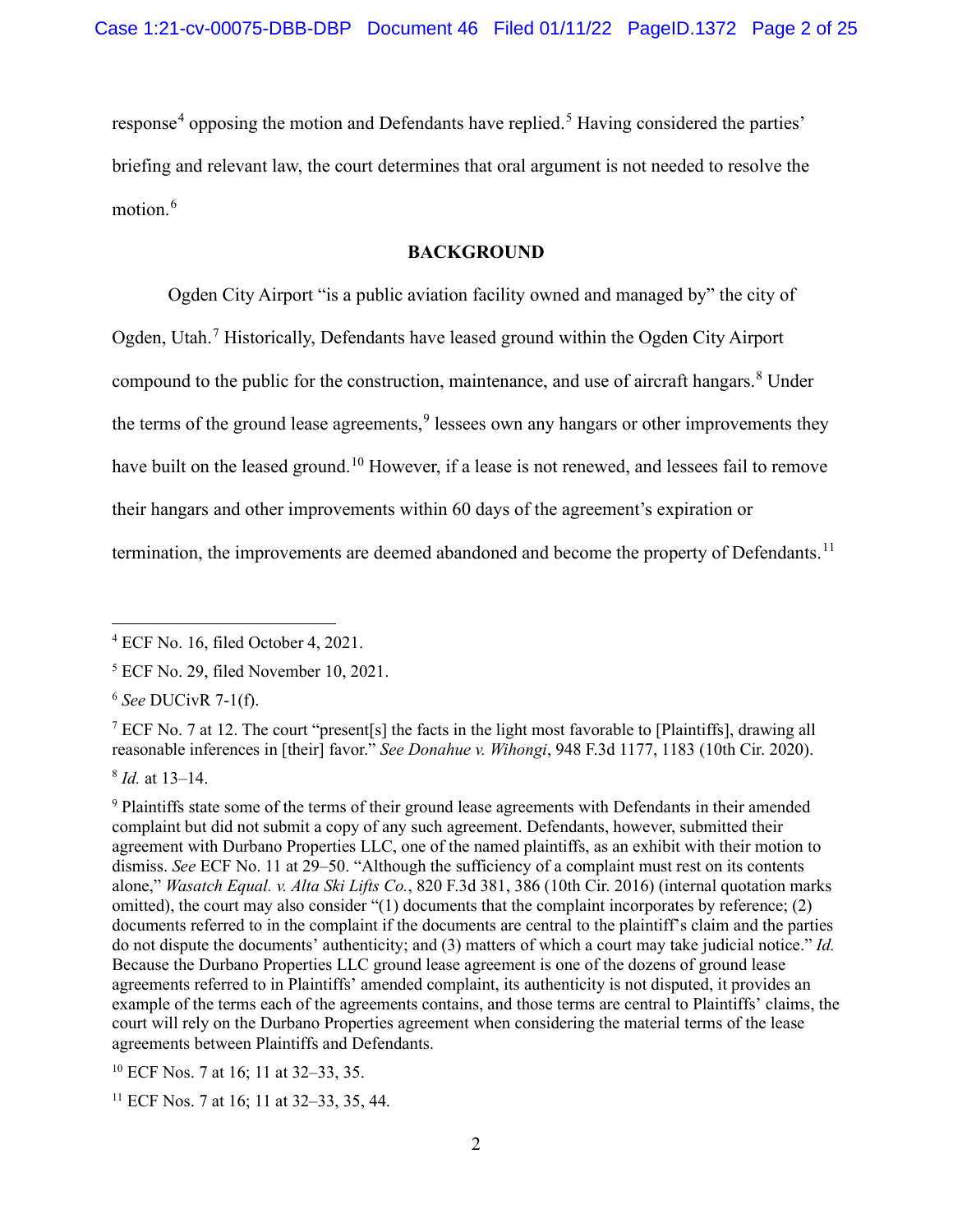Defendants have not acquired ownership of any hangars in this way for several decades, however, because they virtually always have renewed ground lease agreements upon Plaintiffs' request.<sup>[12](#page-2-0)</sup>

Plaintiffs are individuals and entities who own hangars on leased ground at Ogden City Airport.<sup>[13](#page-2-1)</sup> Due to Defendants' historical practice of consistently renewing lease agreements, some hangars have been passed from generation to generation within families or been put into family trusts for inheritance.<sup>[14](#page-2-2)</sup> The consistency and ease with which ground leases have been renewed has led many hangar owners to spend hundreds of thousands, and even millions, of dollars to build, maintain, and upgrade their hangars over the years.<sup>[15](#page-2-3)</sup>

At the end of 2018, Ogden City Airport proposed adopting a new business plan to improve its profitability, as it was operating at a loss of approximately  $$450,000$  per year.<sup>[16](#page-2-4)</sup> As one way to increase its revenue, Ogden City Airport proposed modifications to its leasing policy.<sup>[17](#page-2-5)</sup> All future ground leases for construction of new hangars would last no longer than a period of time sufficient to allow lessees to amortize the costs of construction, after which the hangars would belong to Ogden City Airport and be leased out. [18](#page-2-6) Similarly, all ground leases for existing hangars would not be renewed beyond the point at which their owners could have adequately amortized their costs.<sup>[19](#page-2-7)</sup> If owners did not remove their hangars after their existing

<span id="page-2-7"></span><sup>19</sup> *Id.*

<span id="page-2-0"></span><sup>&</sup>lt;sup>12</sup> ECF No. 7 at 13, 16.

<span id="page-2-1"></span><sup>&</sup>lt;sup>13</sup> With the exception of Ogden Regional Airport Association, Inc., which "is an association representing the interests of various individuals whose hangars are located at Ogden [City] Airport." ECF No. 7 at 12.

<span id="page-2-2"></span><sup>14</sup> *Id.* at 13.

<span id="page-2-3"></span><sup>15</sup> *Id.* at 14, 17.

<span id="page-2-4"></span><sup>16</sup> *Id.* at 14. The proposed business plan was attached to the amended complaint. *See* ECF No. 7-1.

<span id="page-2-5"></span><sup>17</sup> ECF No. 7 at 14–15.

<span id="page-2-6"></span><sup>18</sup> *Id.*; *see also* ECF No. 7-1 at 5–6.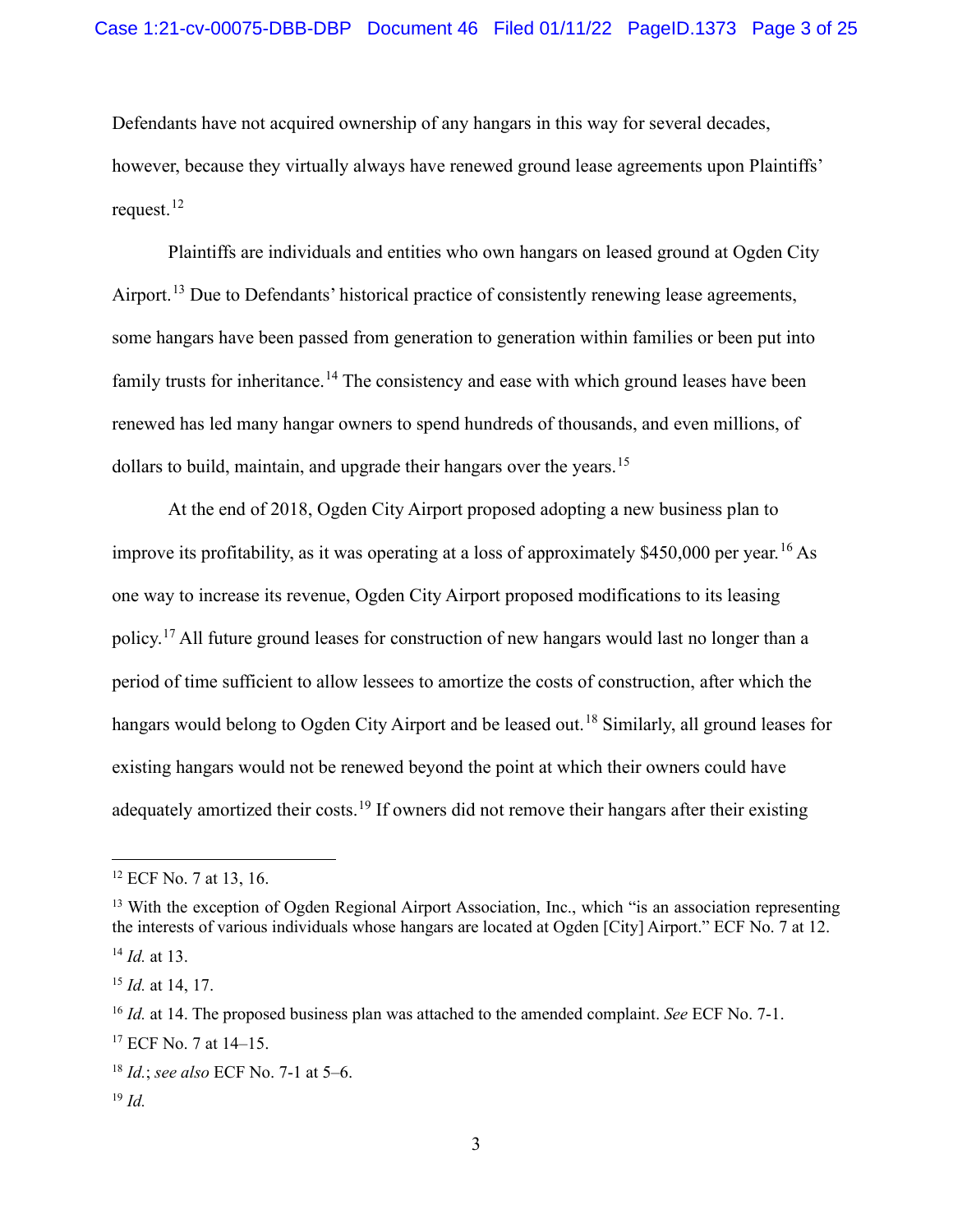ground leases expired, Ogden City Airport would deem the hangars abandoned, claim ownership pursuant to the lease agreement, and then lease them if they were younger than 50 years old and destroy them if they were older.<sup>[20](#page-3-0)</sup> The business plan was not formally adopted at that time.<sup>[21](#page-3-1)</sup>

However, on or about April 5, 2021, Bryant Garrett, the manager of Ogden City Airport, submitted proposed amendments to Title 8 of Ogden City's Municipal Code that would implement the business plan's proposed modifications to ground leases.<sup>[22](#page-3-2)</sup> Over objections from the Ogden City Airport advisory board, the Ogden Regional Airport Association, and the majority of hangar owners, the Ogden City Council adopted the amendments to Title 8.<sup>[23](#page-3-3)</sup> According to Plaintiffs, the amendments allow Defendants to "exploit" the abandonment provisions in the ground lease agreements to take ownership of Plaintiffs' hangars as soon as Defendants decide not to renew the leases.<sup>[24](#page-3-4)</sup> Although the agreements allow hangar owners to remove their hangars when their lease term ends, the great expense of removal makes it unlikely that they will do so.[25](#page-3-5) Thus, Defendants' refusal to renew Plaintiffs' lease agreements as consistently as they have done in the past may prevent Plaintiffs from seeing any significant return on their investments in building, updating, and improving their hangars.<sup>[26](#page-3-6)</sup>

On May 26, 2021, Plaintiffs filed a complaint against Defendants seeking relief on five grounds: estoppel, physical taking, regulatory taking, deprivation of rights under 42 U.S.C.

<span id="page-3-2"></span><sup>22</sup> *Id.*

<span id="page-3-5"></span><sup>25</sup> *Id.*

<span id="page-3-0"></span><sup>20</sup> *Id.*

<span id="page-3-1"></span><sup>21</sup> ECF No. 7 at 15.

<span id="page-3-3"></span><sup>23</sup> *Id.* at 17.

<span id="page-3-4"></span><sup>24</sup> *Id.* at 16.

<span id="page-3-6"></span><sup>26</sup> *Id.* at 17.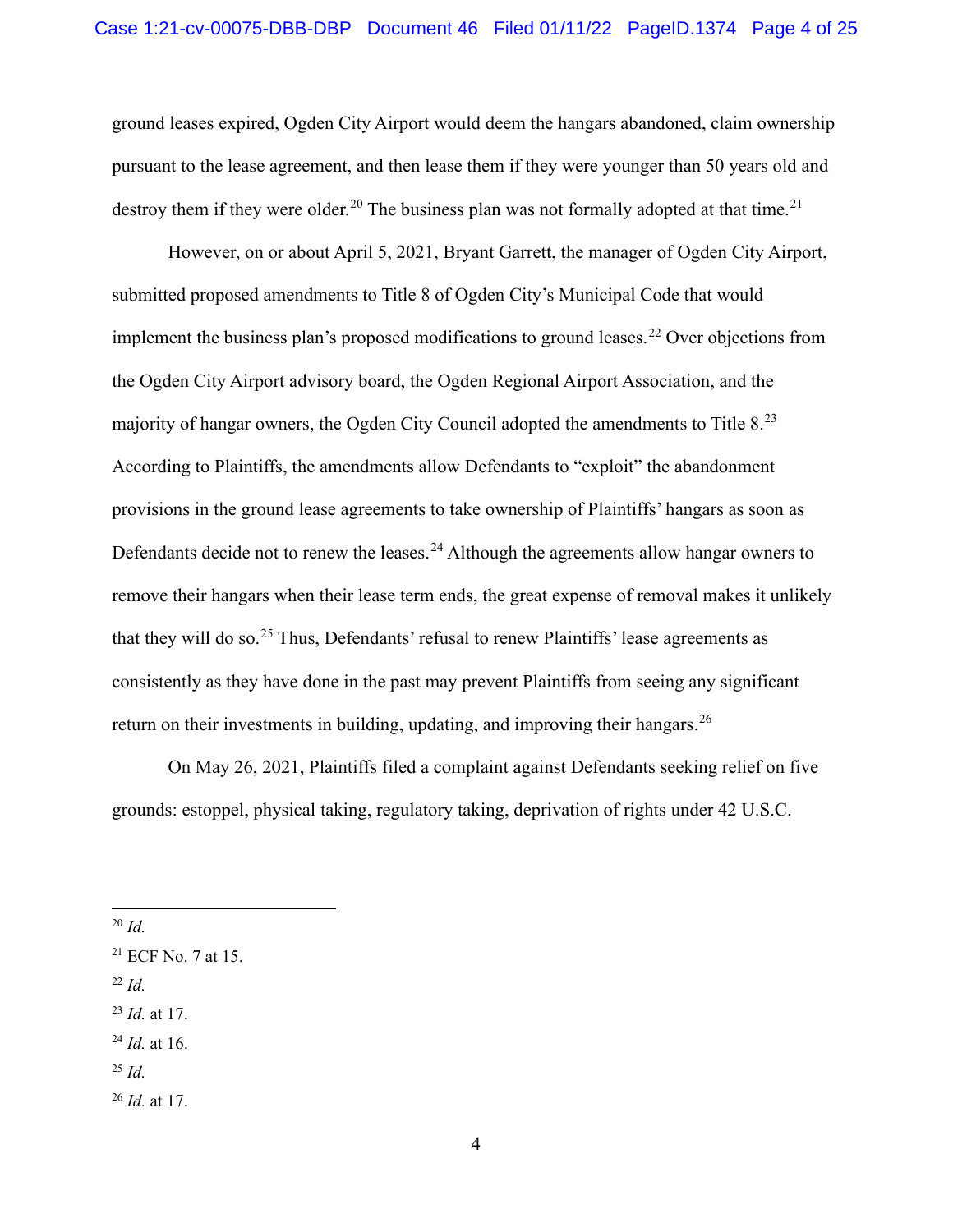$\S$  1983, and a claim for declaratory relief.<sup>[27](#page-4-0)</sup> On June 15, 2021, Plaintiffs filed an amended class action complaint asserting the same five causes of action.<sup>[28](#page-4-1)</sup> Defendants moved to dismiss Plaintiffs' claims under Federal Rules of Civil Procedure 12(b)(1) and 12(b)(6) on August 23, 2021. [29](#page-4-2)

# **LEGAL STANDARDS**

Motions to dismiss for lack of jurisdiction under Rule 12(b)(1) generally take one of two forms. First, a moving party may make "a facial attack on the complaint's allegations as to subject matter jurisdiction."<sup>[30](#page-4-3)</sup> "In reviewing a facial attack on the complaint, a district court must accept the allegations in the complaint as true."<sup>[31](#page-4-4)</sup> Second, a party may go beyond a complaint's allegations and challenge the facts upon which subject matter jurisdiction is based, known as a factual attack.<sup>[32](#page-4-5)</sup> When reviewing a factual attack, the court has "wide discretion to allow affidavits, other documents, and a limited evidentiary hearing to resolve disputed jurisdictional facts."[33](#page-4-6) Ultimately, the burden of establishing subject matter jurisdiction "rests upon the party asserting jurisdiction."<sup>[34](#page-4-7)</sup>

<span id="page-4-0"></span><sup>27</sup> *See* ECF No. 2.

<span id="page-4-1"></span><sup>28</sup> *See* ECF No. 7.

<span id="page-4-2"></span> $29$  The judge originally presiding over this matter recused on December 21, 2021, and the matter was reassigned.

<span id="page-4-3"></span><sup>30</sup> *Holt v. United States*, 46 F.3d 1000, 1002 (10th Cir. 1995), *abrogated on other grounds by Cent. Green Co. v. United States*, 531 U.S. 425, 437 (2001).

<span id="page-4-4"></span><sup>31</sup> *Id.*

<span id="page-4-5"></span><sup>32</sup> *Stuart v. Colorado Interstate Gas Co.*, 271 F.3d 1221, 1225 (10th Cir. 2001).

<span id="page-4-6"></span><sup>33</sup> *Id.*

<span id="page-4-7"></span><sup>34</sup> *Kokkonen v. Guardian Life Ins. Co. of Am.*, 511 U.S. 375, 377 (1994).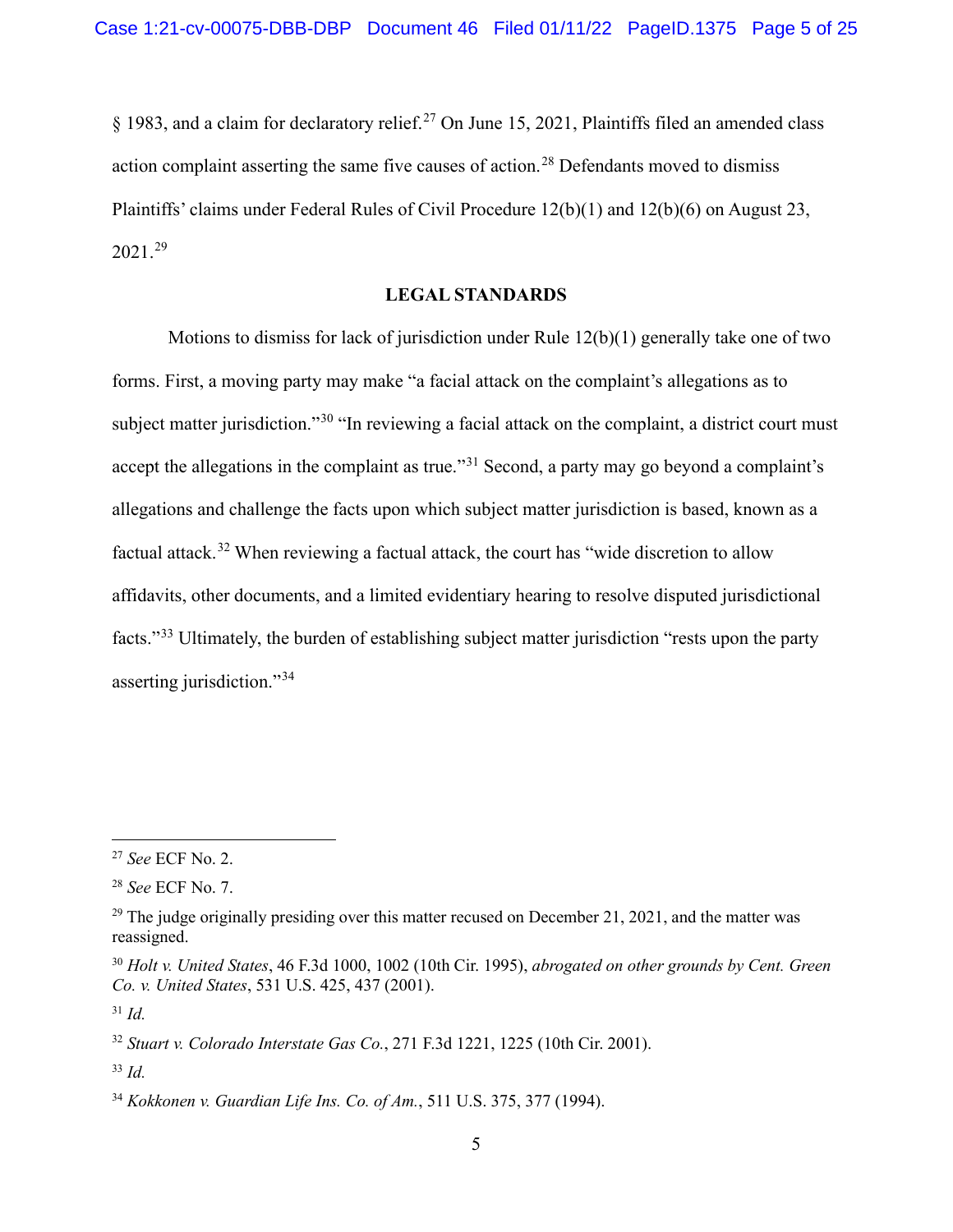Under Rule  $12(b)(6)$ , dismissal is required when the complaint, standing alone, is insufficient to state a claim upon which relief may be granted.<sup>[35](#page-5-0)</sup> To survive a motion to dismiss under Rule 12(b)(6), a complaint must contain "sufficient factual matter, accepted as true, to 'state a claim to relief that is plausible on its face.'"[36](#page-5-1) Generally, to be facially plausible, each claim must be supported by well-pleaded facts allowing the court to "draw the reasonable inference that the defendant is liable for the misconduct alleged."[37](#page-5-2) There must be "more than a sheer possibility that a defendant has acted unlawfully."<sup>[38](#page-5-3)</sup> A claim supported only by "labels and conclusions," "a formulaic recitation of the elements," or "naked assertions devoid of further factual enhancement" is deficient and subject to dismissal.<sup>[39](#page-5-4)</sup> In assessing whether a claim is plausible, courts must "draw on [their] judicial experience and common sense."[40](#page-5-5)

### **DISCUSSION**

Defendants argue that Plaintiffs' claims should be dismissed on two independent grounds.

First, Defendants argue that the court lacks jurisdiction over Plaintiffs' proposed class action.<sup>[41](#page-5-6)</sup>

Second, Defendants argue that Plaintiffs' estoppel, physical taking, regulatory taking, and

<span id="page-5-2"></span><sup>37</sup> *Id.*

<span id="page-5-3"></span><sup>38</sup> *Id.* 

<span id="page-5-5"></span><sup>40</sup> *Id.* at 679.

<span id="page-5-0"></span><sup>35</sup> *See Sutton v. Utah State Sch. for Deaf & Blind*, 173 F.3d 1226, 1236 (10th Cir. 1999) ("The court's function on a Rule 12(b)(6) motion is not to weigh potential evidence that the parties might present at trial, but to assess whether the plaintiff's complaint alone is legally sufficient to state a claim for which relief may be granted.").

<span id="page-5-1"></span><sup>36</sup> *Ashcroft v. Iqbal*, 556 U.S. 662, 678 (2009) (quoting *Bell Atl. Corp. v. Twombly*, 550 U.S. 544, 570 (2007)).

<span id="page-5-4"></span><sup>&</sup>lt;sup>39</sup> *Id.* (citations, brackets, and internal quotation marks omitted).

<span id="page-5-6"></span><sup>41</sup> ECF No. 11 at 5–11.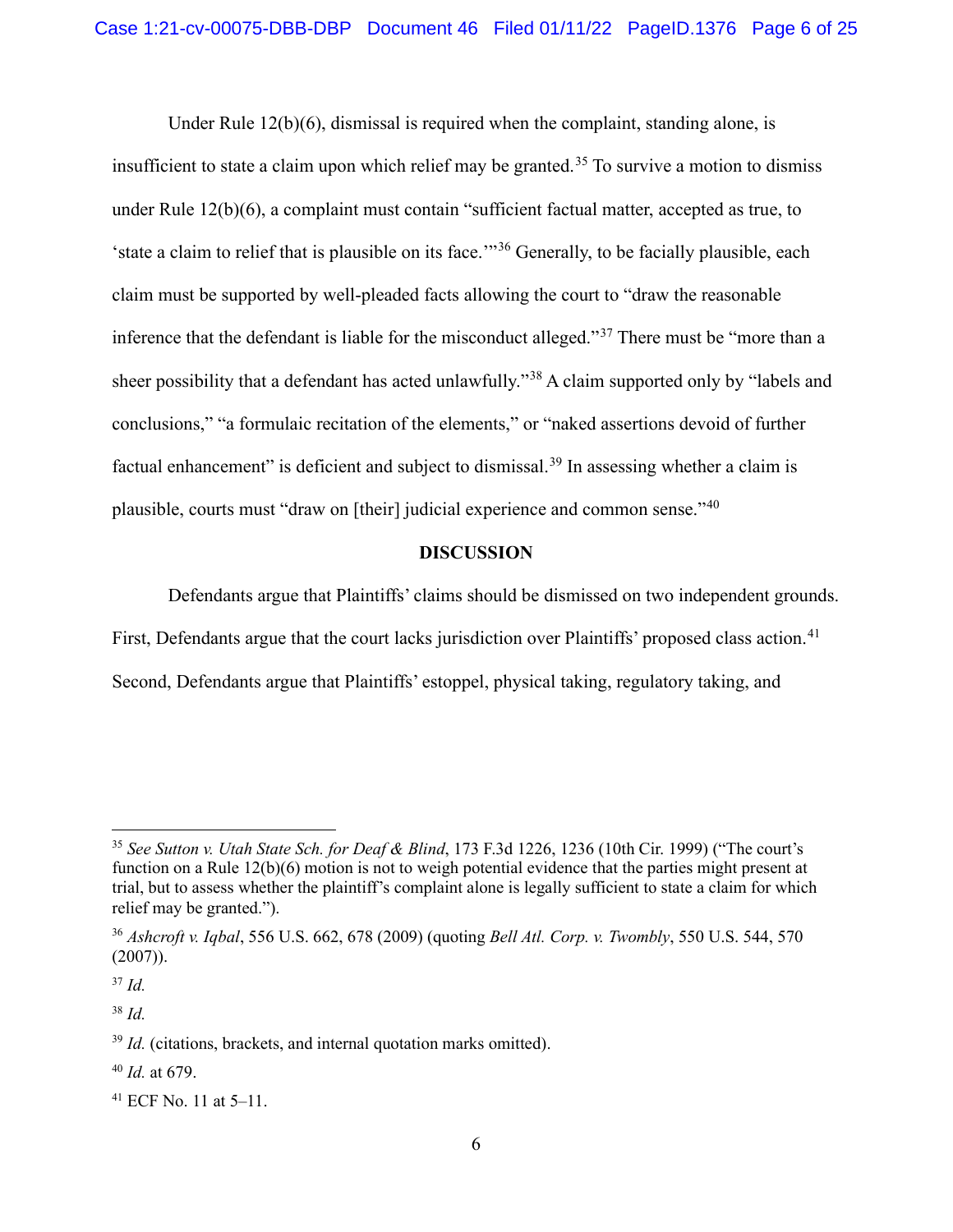unlawful deprivation of airport access claims should be dismissed for failure to state a claim.<sup>[42](#page-6-0)</sup> The court will address these arguments in turn.

# **I. The Court Has Jurisdiction Over this Action.**

Plaintiffs assert that the court has jurisdiction under 28 U.S.C. § 1331 because this dispute involves claims under federal law, specifically, their physical taking, regulatory taking, and § 1983 claims.<sup>[43](#page-6-1)</sup> Defendants argue that, notwithstanding Plaintiffs' federal claims, the court lacks jurisdiction because (1) 28 U.S.C. § 1332(d)(5) prohibits federal courts from exercising jurisdiction over class actions in which "States, State officials, or other governmental entities against whom the district court may be foreclosed from ordering relief" are "primary defendants," as is the case here, and (2) the current class action falls within the "local controversy exception" of the Class Action Fairness Act of 2005 ("CAFA").<sup>[44](#page-6-2)</sup>

Defendants' jurisdiction arguments are misguided, however, because neither the government entity defendant exception nor the local controversy exception applies to class actions that are based on federal question jurisdiction, such as this case. The local controversy and government entity exceptions are both part of CAFA and are codified at 28 U.S.C. § 1332(d)(4) and (d)(5), respectively.<sup>[45](#page-6-3)</sup> The fact that Congress placed these limitations on jurisdiction over class actions within the diversity jurisdiction statute indicates that they limit

<span id="page-6-0"></span><sup>42</sup> *Id.* at 12–26.

<span id="page-6-1"></span><sup>43</sup> ECF No. 7 at 10.

<span id="page-6-2"></span><sup>44</sup> ECF No. 11 at 5, 8–9. As part of their jurisdictional argument, Defendants ask the court to deny certification of Plaintiffs' class for lack of commonality under Federal Rule of Civil Procedure 23(a). *See id.* at 9–11. However, the issue of class certification under the Rule 23 factors is not presently before the court and does not bear upon the question of whether this case should be dismissed for lack of jurisdiction or otherwise. Denying certification only prevents the formation of a class action; it does not determine the merits of a plaintiff's claims. Therefore, the court will not consider Defendants' class certification arguments. *See Meyers ex rel. Meyers v. Board of Education*, 905 F. Supp. 1544, 1578 (D. Utah 1995) ("The court has discretion to determine the most appropriate point in the proceedings for certification.").

<span id="page-6-3"></span><sup>45</sup> *See See* Pub. L. No. 109-2, § 4(a)(5), 119 Stat. 4, 10 (2005).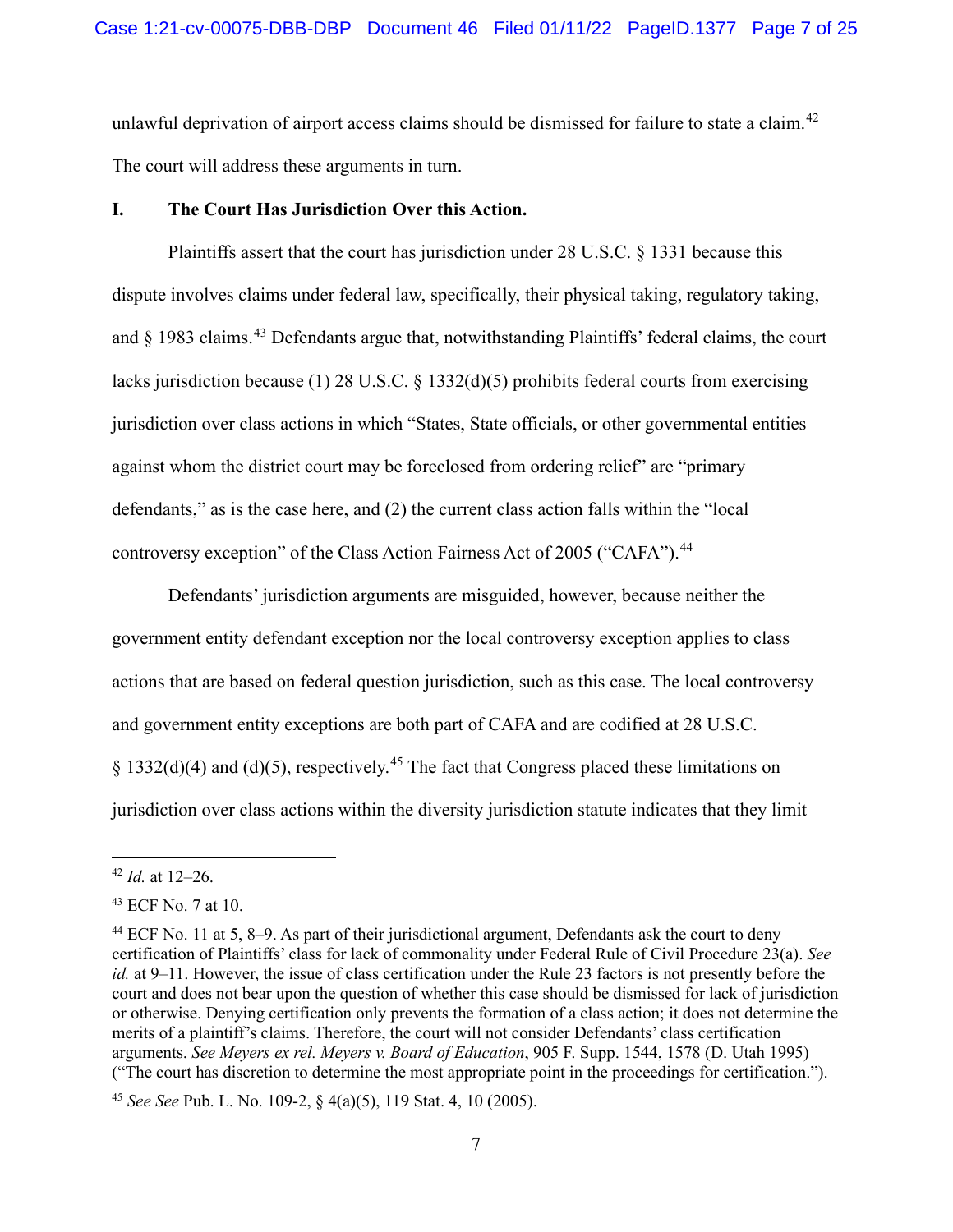only the jurisdiction district courts otherwise possess under that statute. Further, nothing in the language of those limitations indicates that Congress intended to divest federal courts of jurisdiction over class actions in any other context.<sup>[46](#page-7-0)</sup> Indeed, the court has found no authority and Defendants have cited none—that suggests that they do.

Because some of Plaintiffs' claims arise under federal law and the others fall within the court's supplemental jurisdiction, Plaintiffs have met their burden of establishing that the court has subject matter jurisdiction over this case. Therefore, Defendants' motion to dismiss under Rule  $12(b)(1)$  is denied.

#### **II. Plaintiffs Have Failed to State Any Claim Upon Which Relief Can Be Granted.**

Defendants argue that Plaintiffs' estoppel, physical taking, regulatory taking, and unauthorized deprivation of airport access claims should be dismissed for failure to state a claim. Defendants do not address Plaintiffs' claim for declaratory relief in their motion to dismiss, but the fate of that claim is largely intertwined with the fate of the others, as will be discussed in more detail below. Because the court ultimately finds that Plaintiffs have failed to state claims of estoppel, physical taking, regulatory taking, and a deprivation of rights under § 1983, and Plaintiffs have provided no other jurisdictional basis for the court to provide the additional declaratory relief they seek, Plaintiffs' Amended Complaint must be dismissed.

### **A. Plaintiffs Have Failed to State a Claim for Promissory Estoppel.**

Plaintiffs' first claim is that they are entitled to recover damages under the doctrine of estoppel.[47](#page-7-1) According to Plaintiffs, an estoppel claim arises when a party "lulls another into false

<span id="page-7-0"></span><sup>46</sup> *See, e.g.*, *Blevins v. Aksut*, 849 F.3d 1016, 1020 (11th Cir. 2017) ("Nothing in the language of

<sup>§ 1332(</sup>d)(4) indicates that Congress intended to divest district courts of jurisdiction under § 1331.").

<span id="page-7-1"></span><sup>47</sup> ECF No. 7 at 18–19.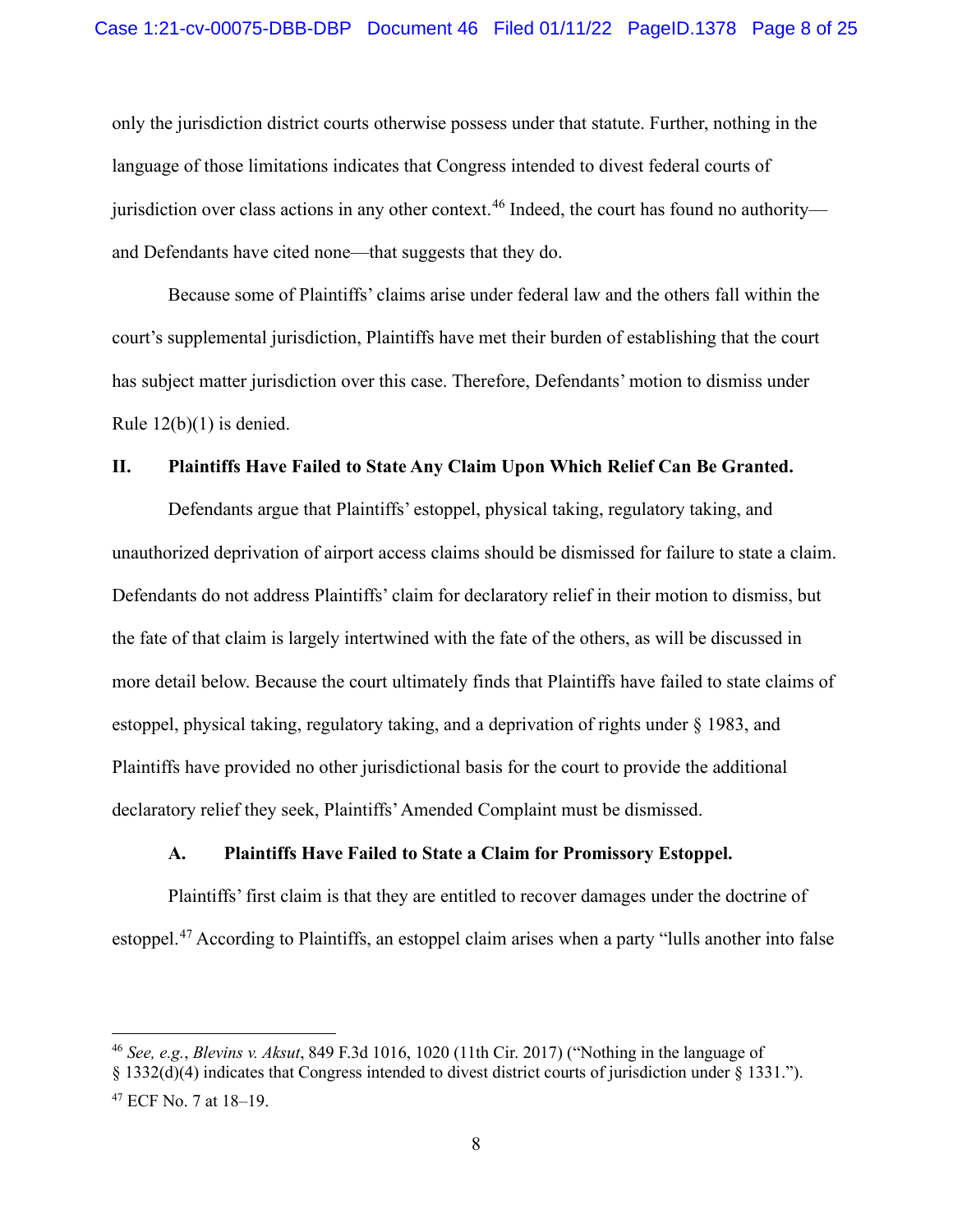security and into a position he would not take only because of such conduct."<sup>[48](#page-8-0)</sup> They allege that Defendants' consistent renewing of hangar owners' ground leases in the past invoked in them a sense of continuing ownership that has led them to invest hundreds of thousands or millions of dollars in their hangars.<sup>[49](#page-8-1)</sup> If Defendants stop renewing their leases, the argument goes, Plaintiffs will lose the investments they made in reliance on Defendants' historical course of conduct.<sup>[50](#page-8-2)</sup>

Defendants argue that Plaintiffs' estoppel claim should be dismissed for two reasons. First, Defendants argue that estoppel claims are generally unavailable against government entities, such as themselves, and Plaintiffs cannot show that the limited exception to this rule applies here.<sup>[51](#page-8-3)</sup> Second, although the Amended Complaint does not specify whether Plaintiffs' estoppel claim is based on promissory estoppel or equitable estoppel, Defendants argue that it must be considered a promissory estoppel claim, and that Plaintiffs have failed to allege that Defendants made any promise that could support such a claim.<sup>[52](#page-8-4)</sup>

Defendants are correct that, "as a general rule, estoppel may not be invoked against a governmental entity."[53](#page-8-5) The sole exception to that rule is when "the facts may be found with such certainty, and the injustice suffered is of sufficient gravity," that it is clearly in the interests of justice to apply estoppel.<sup>[54](#page-8-6)</sup> However, there is no need to determine whether that rule or its

<span id="page-8-0"></span><sup>48</sup> *Id.*

<span id="page-8-1"></span><sup>49</sup> *Id.* 

<span id="page-8-2"></span><sup>50</sup> *Id.*

<span id="page-8-3"></span><sup>51</sup> ECF No. 11 at 12–14.

<span id="page-8-4"></span><sup>52</sup> *Id.* at 14–16.

<span id="page-8-5"></span><sup>53</sup> *Anderson v. Pub. Serv. Comm'n of Utah*, 839 P.2d 822, 827 (Utah 1992).

<span id="page-8-6"></span><sup>54</sup> *Id.* (quoting *Utah State Univ. of Agric. & Applied Sci. v. Sutro & Co.*, 646 P.2d 715, 720 (Utah 1982)).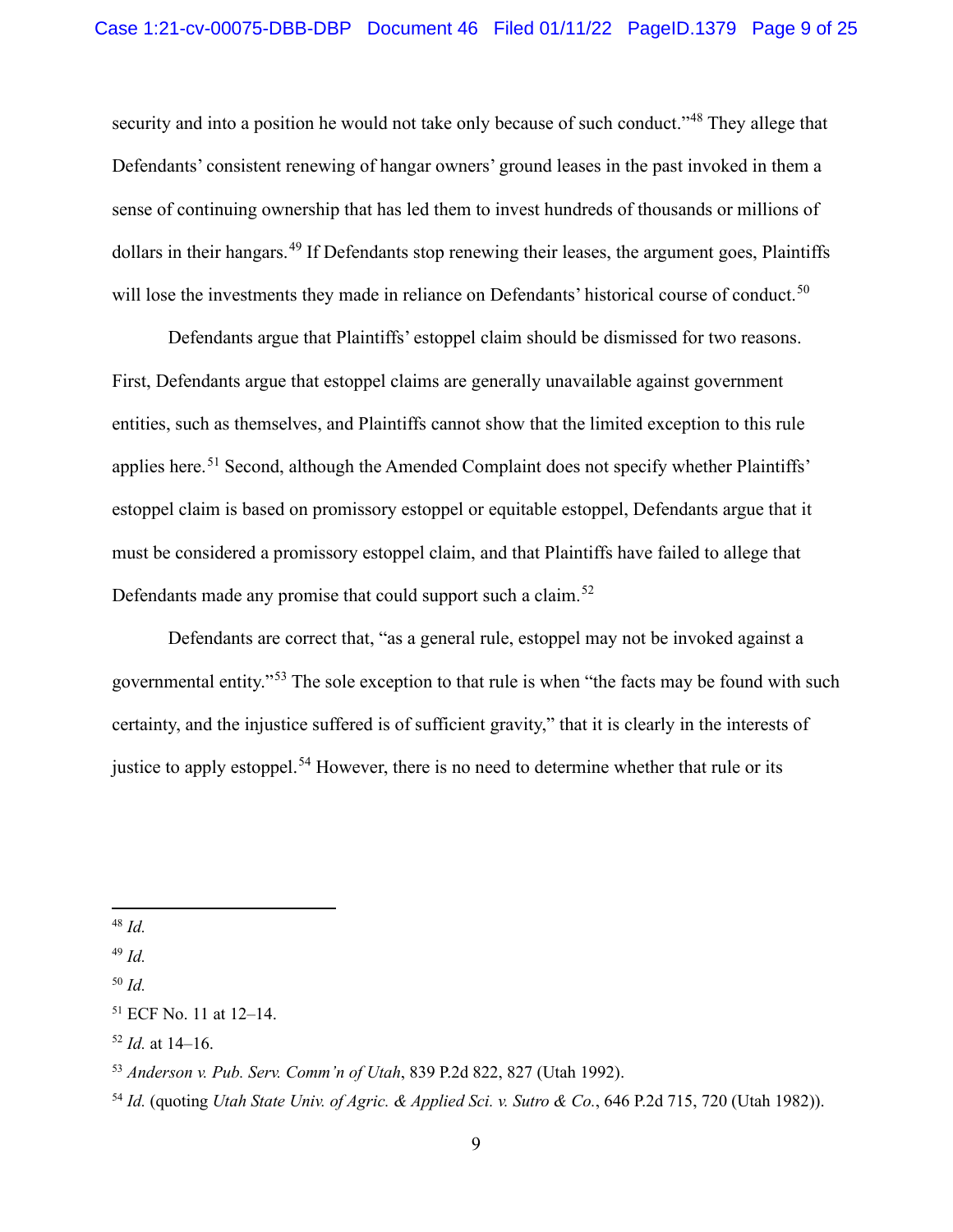exception applies here because Plaintiffs have failed to adequately allege a claim of promissory estoppel. [55](#page-9-0)

Fundamentally, estoppel is an equitable doctrine through which courts prevent injustice by barring a party from asserting certain rights, facts, or positions when it would be inequitable to allow them to do so.<sup>[56](#page-9-1)</sup> Two of the most commonly recognized types of estoppel under Utah law are equitable estoppel and promissory estoppel.<sup>[57](#page-9-2)</sup> Equitable estoppel prevents a party from contradicting or repudiating a past representation when doing so would harm another party who has relied on it.<sup>[58](#page-9-3)</sup> Promissory estoppel provides a basis for enforcing a promise a party has detrimentally relied on when the promise cannot otherwise be considered contractually binding.<sup>[59](#page-9-4)</sup>

Although they are similar, Utah law has traditionally recognized equitable and promissory estoppel as "distinct legal principles" on two main grounds. [60](#page-9-5) First, equitable estoppel applies when a party has made representations of past or present fact, whereas promissory estoppel applies when a party makes a representation or promise regarding its future

<span id="page-9-5"></span><sup>60</sup> *Id.* 

<span id="page-9-1"></span><span id="page-9-0"></span><sup>55</sup> *See Prows v. State*, 822 P.2d 764, 769 (Utah 1991) (considering whether plaintiff could assert a promissory estoppel claim against the state only after establishing that plaintiff had adequately alleged the elements of promissory estoppel).

<span id="page-9-2"></span><sup>56</sup> *See Hilton v. Sloan*, 108 P. 689, 694 (1910); *Brixen & Christopher, Architects v. Elton*, 777 P.2d 1039, 1043 (Utah Ct. App. 1989); 31 C.J.S. *Estoppel and Waiver* § 1, Westlaw (database updated November 2021); 28 Am. Jur. 2d *Estoppel and Waiver* § 1, Westlaw (database updated November 2021).

<span id="page-9-4"></span><span id="page-9-3"></span><sup>57</sup> *See Youngblood v. Auto-Owners Ins. Co.*, 158 P.3d 1088, 1092 (Utah 2007); *Ravarino v. Price*, 260 P.2d 570, 574–78 (1953).

<sup>58</sup> *Youngblood*, 158 P.3d at 1092–93.

<sup>59</sup> *Id.* at 1092.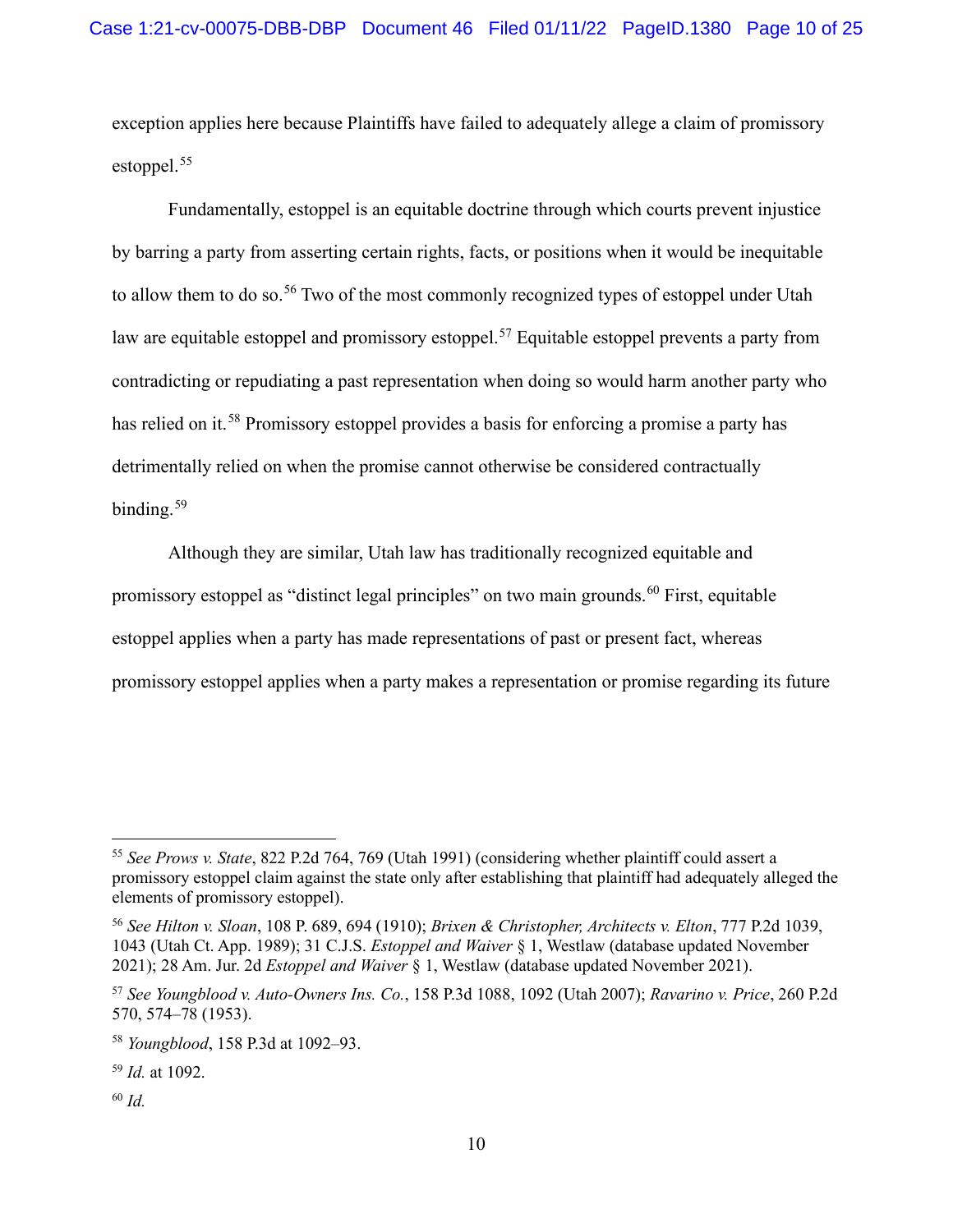intent or actions. [61](#page-10-0) Second, equitable estoppel is a defensive measure, whereas promissory estoppel is usually a cause of action.<sup>62</sup>

The parties' dispute over Plaintiffs' estoppel claim is based heavily on whether these traditional distinctions apply here. Defendants argue that because Plaintiffs assert estoppel as a cause of action instead of a defense, their claim must be analyzed as one of promissory estoppel.[63](#page-10-2) Analyzed as such, Defendants argue, Plaintiffs' claim fails because they have not alleged that Defendants made any reasonably certain and definite promise regarding the renewal of ground lease contracts.<sup>[64](#page-10-3)</sup> Plaintiffs disagree, arguing that the Utah Supreme Court has found that the traditional distinctions between equitable and promissory estoppel "ha[ve] become inconsequential" and eliminated them in *Youngblood v. Auto-Owners Insurance Co.*[65](#page-10-4) According to Plaintiffs, *Youngblood* essentially established a single type of "estoppel" action that is based on the traditional elements of equitable estoppel, and the allegations in their Amended Complaint adequately state such a claim.<sup>66</sup>

While it is true that the Utah Supreme Court recognized a need to "depart from [the] traditional distinctions between equitable and promissory estoppel in evaluating the applicability of estoppel" in *Youngblood*, Plaintiffs' interpretation and application of that case here is erroneous. The *Youngblood* court repeatedly explained that it was the type of case before it—an insurance coverage case—that warranted the departure from strict adherence to the traditional

<span id="page-10-1"></span><sup>62</sup> *Id.*

<span id="page-10-0"></span><sup>61</sup> *Id.* at 1092–93.

<span id="page-10-2"></span><sup>63</sup> ECF No. 11 at 12.

<span id="page-10-3"></span><sup>64</sup> *Id.* at 14–17.

<span id="page-10-4"></span><sup>65</sup> ECF No. 16 at 7–8 (quoting *Youngblood*, 158 P.3d at 1094).

<span id="page-10-5"></span><sup>66</sup> *Id.* at 8–9.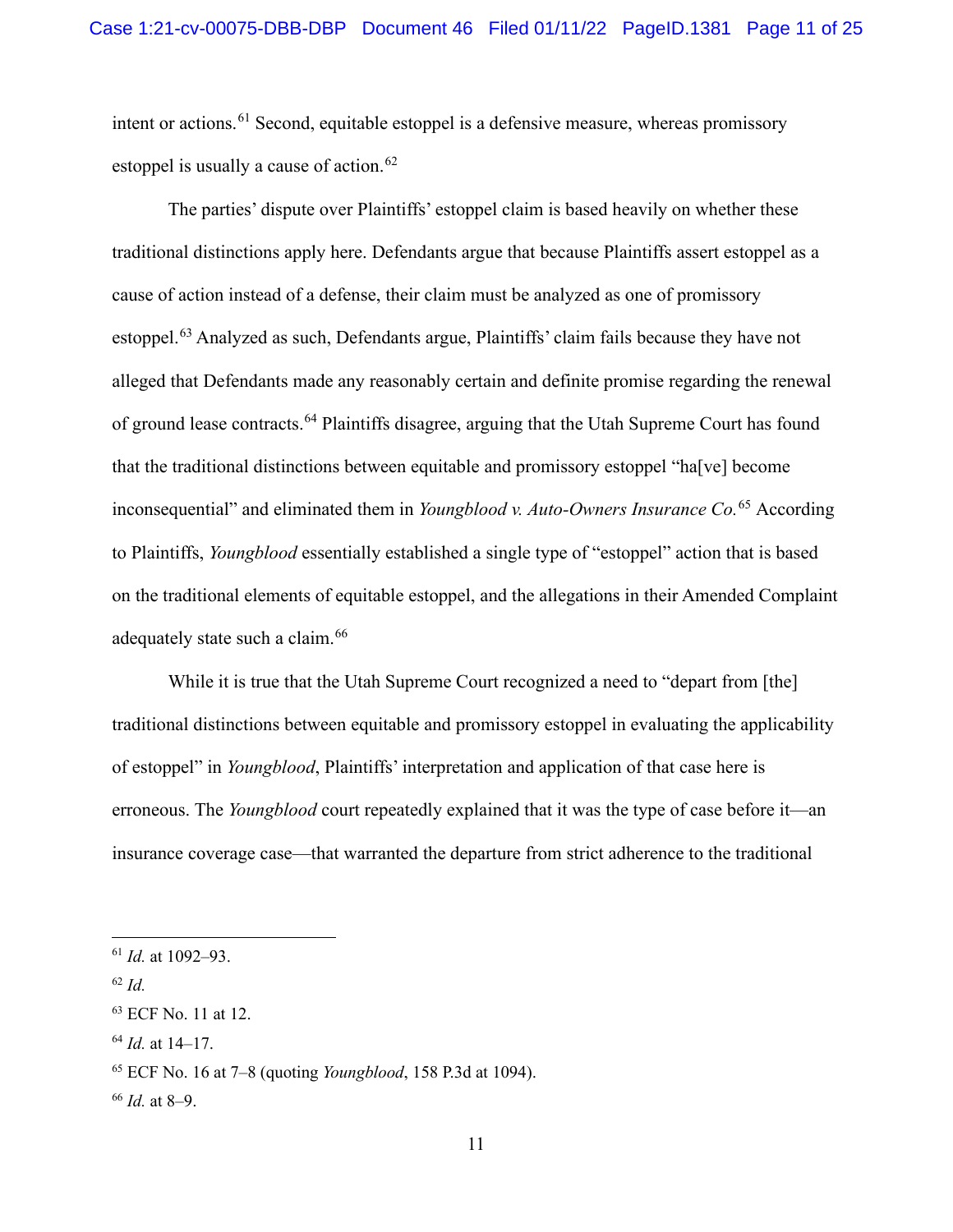distinctions between equitable and promissory estoppel.<sup>[67](#page-11-0)</sup> There are no indications that the Utah Supreme Court intended to eliminate or disregard the traditional distinctions in all cases in which a plaintiff alleges a form of estoppel, and the fact that some Utah state and federal courts have continued to recognize and follow the traditional distinctions after *Youngblood* further discourages any inference of such intent.<sup>[68](#page-11-1)</sup>

Furthermore, the factual circumstances to which the Utah Supreme Court applied "principles of estoppel" in *Youngblood* and its predecessors provide no grounds to believe that *Youngblood* created a new, stand-alone estoppel cause of action or otherwise altered the traditional distinction that equitable estoppel is a defensive measure while promissory estoppel is a cause of action. In *Youngblood* and other similar insurance coverage-related cases, plaintiffs asserted estoppel to enforce an agent's or insurer's representations about the scope, effect, or interpretation of insurance coverage that were actually inconsistent with the terms of an

<span id="page-11-0"></span><sup>67</sup> *See Youngblood*, 158 P.3d at 1092 ("*[I]n insurance coverage cases like this one* the technical distinction between equitable and promissory estoppel is of less analytic utility and approaches being irrelevant. Consequently, we depart from our traditional distinctions between equitable and promissory estoppel in evaluating the applicability of estoppel, as a general concept, to *cases of this type*." (emphasis added)); *id.*  at 1093 ("Ultimately, the distinctions make little difference *in the matter of insurance coverage disputes* . . . ." (emphasis added)); *id.* ("[T]he difference between equitable and promissory estoppel has become inconsequential particularly in *insurance* cases."); *id.* at 1094 ("[A]lthough our prior caselaw may have made a distinction between equitable estoppel and promissory estoppel, we must modify that position*. In this case, and in other similar insurance coverage claims*, it is unnecessary to decide whether the agent's misrepresentations are to past or to future facts." (emphasis added).

<span id="page-11-1"></span><sup>68</sup> *See, e.g.*, *Water Servs. v. Zoeller Co.*, No. 2:12-CV-723 TS, 2013 WL 5964457, at \*6 (D. Utah Nov. 7, 2013) ("There appears to be confusion between equitable estoppel and promissory estoppel on the part of both parties. 'The primary difference between promissory and equitable estoppels is that the former is offensive and can be used for the affirmative enforcement of a promise whereas the latter is defensive and can be used only for preventing the opposing party from raising a particular claim or defense.' Because equitable estoppel is not a claim but a defense, the Court will grant summary judgment in favor of Defendant on Plaintiffs' equitable estoppel claim." (citation omitted)); *Howick v. Salt Lake City Corp.*, 424 P.3d 841, 845 (Utah 2018) ("Although equitable estoppel can be a *defense* to a contract claim, it requires proof of three elements unrelated to the elements of contract." (emphasis added)); *ZB, N.A. v. Crapo*, 394 P.3d 338, 344 (Utah 2017) ("To make out an estoppel *defense*, a *defendant* must prove three elements"—the three elements for equitable estoppel (emphasis added)).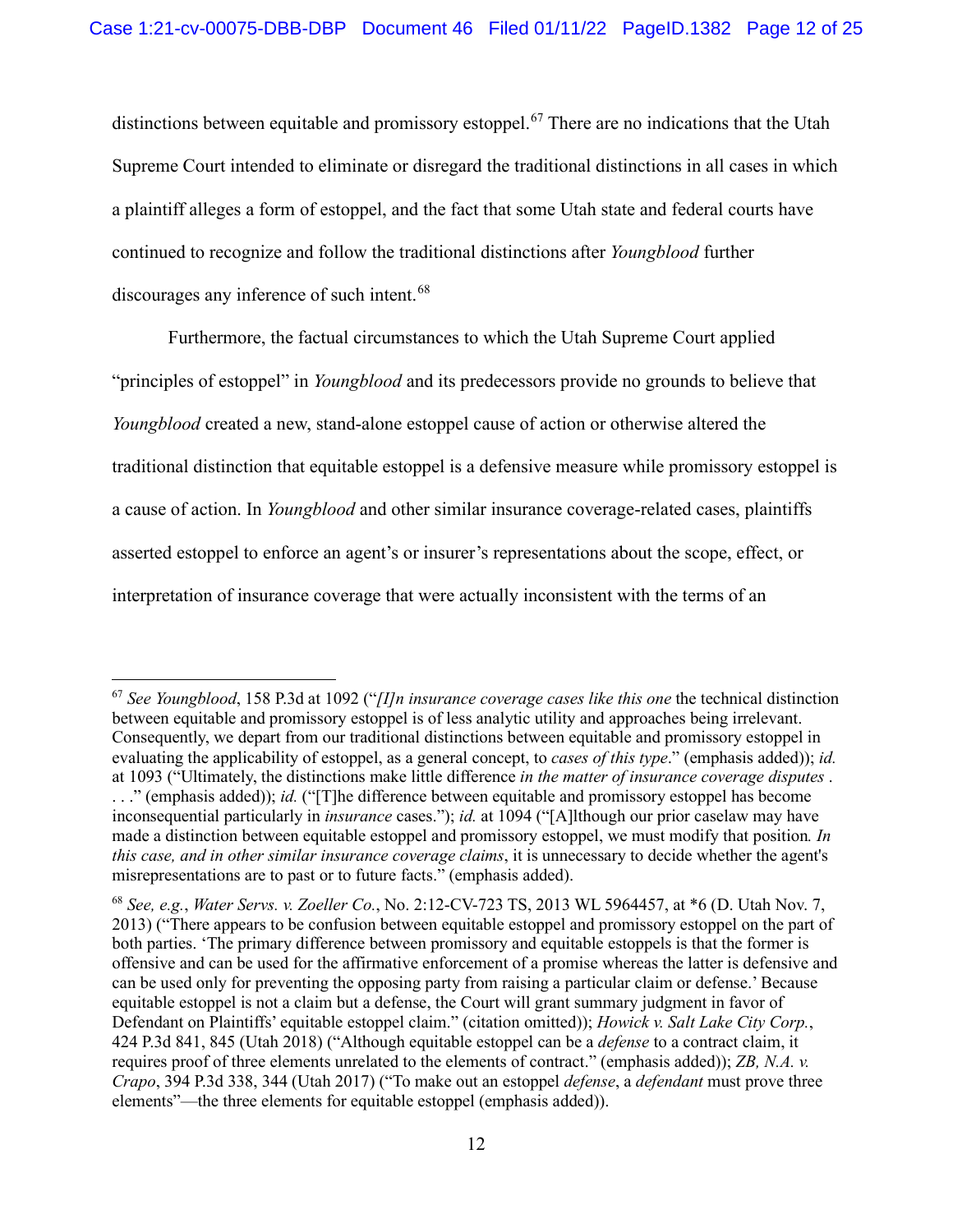agreement into which the parties entered.<sup>[69](#page-12-0)</sup> Thus, estoppel was not asserted as the cause of action in these cases—the parties' agreement, in most cases an insurance policy, was the fundamental basis for recovery—but as a defensive measure to prevent an insurer from asserting that an agreement should be interpreted or applied in a way that was inconsistent with a previous representation regarding its interpretation, application, or coverage.[70](#page-12-1) In other words, *Youngblood*  recognized that "[e]stoppel may be applied to modify terms of an insurance policy when" the elements of equitable estoppel are met, but that does not mean that it replaced the policy as the basis for recovery. [71](#page-12-2) In this way, the application of "principles of estoppel" in *Youngblood* and its predecessors is similar to the application of waiver in any breach of contract action: available to be asserted as a defensive measure when attempting to enforce an agreement, but not as a standalone cause of action.[72](#page-12-3) Therefore, there is no basis for the court to conclude that the traditional

<span id="page-12-0"></span><sup>69</sup> *See, e.g.*, *Youngblood*, 158 P.3d at 1091 (plaintiff sought to enforce an agent's assurances "that he would be covered under the [underinsured motorist] provisions of the policy in the event he was struck and injured while a pedestrian" even though the policy eventually signed clearly "d[id] not extend protection to him" in such circumstances); *Harding v. Indus. Comm'n of Utah*, 28 P.2d 182, 184 (Utah 1934) (plaintiff sought to enforce coverage that was provided when insurer later claimed that it had previously misinterpreted the scope of coverage); *Benge v. Cody Ekker Constr.*, 451 P.3d 667, 673 (Utah Ct. App. 2019) (employee sought to enforce worker's compensation coverage on the basis that coverage was previously provided); *Travelers Ins. Co. v. Kearl*, 896 P.2d 644, 646–48 (Utah Ct. App. 1995) (plaintiff sought to enforce coverage of a vehicle involved in an accident when insurer had previously allowed him to include a new vehicle on his policy through a phone call without immediately providing all the details the policy required for a vehicle to be insured).

<span id="page-12-1"></span><sup>70</sup> *See Youngblood*, 158 P.3d at 1094; *see also Harding*, 28 P.2d at 184–85 (estopping an insurer from claiming that its policy did not cover the plaintiff's injuries after the insurer had previously stated that the injuries were covered, paid compensation, and did not assert that it had mistakenly provided coverage until after plaintiff's opportunity to challenge any denial of coverage had passed due to the statute of limitations).

<span id="page-12-2"></span><sup>71</sup> *See Youngblood*, 158 P.3d at 1094.

<span id="page-12-3"></span><sup>72</sup> *See id.* at 1093 n.10 ("[T]here is no independent cause of action for 'equitable estoppel' ...—it may only be asserted as a defense. The only sense in which there is a cause of action for 'equitable estoppel' is insofar as the phrase is sometimes used interchangeably with *promissory* estoppel, a related but distinct concept." (alterations in original) (quoting *Jodek Charitable Trust, R.A. v. Vertical Net, Inc.*, 412 F. Supp. 2d 469, 477 (E.D. Pa. 2006))); 28 Am. Jur. 2d *Estoppel and Waiver* § 183 ("Waiver is not a cause of action because it cannot create liability in and of itself, and a cause of action cannot be based on a waiver.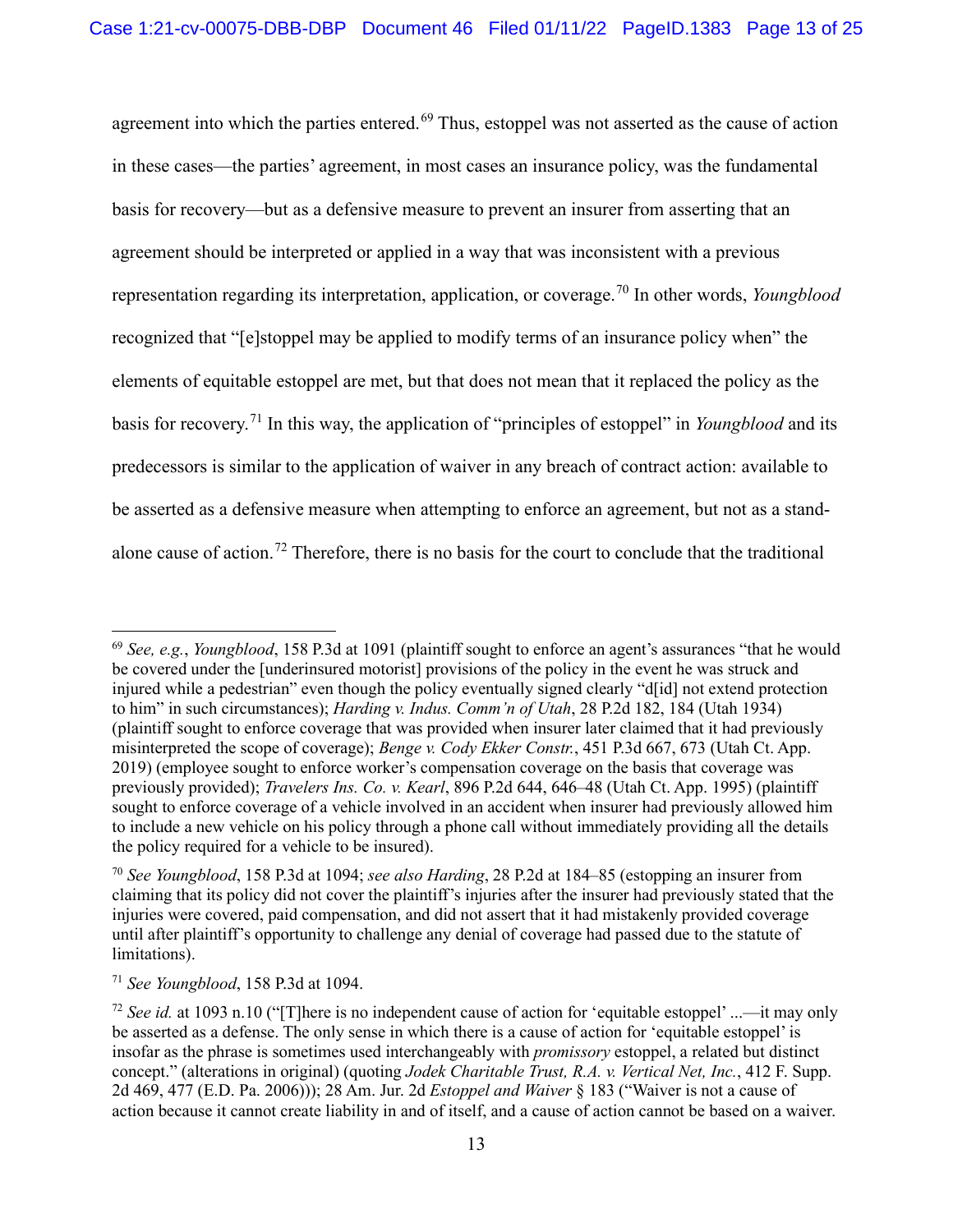distinctions between equitable and promissory estoppel—particularly the distinction that equitable estoppel is a defense while promissory estoppel is usually a cause of action—did not survive *Youngblood*.

Accordingly, Plaintiffs' "estoppel" claim is most appropriately analyzed under the doctrine of promissory estoppel. Plaintiffs assert estoppel as a cause of action, not a defense; the alleged representation at the heart of their estoppel claim is essentially a promise—that Defendants would always renew their ground leases—not a representation of past or present fact. Further, to the extent that the "principles of estoppel" recognized in *Youngblood* are applicable in this type of case, Plaintiffs have failed to show any agreement that governed the parties' rights with respect to the renewal of ground leases<sup>[73](#page-13-0)</sup> or that Defendants ever made representations inconsistent with such an agreement. Thus, Plaintiffs' estoppel claim can survive Defendants' motion to dismiss only if they have adequately stated a claim of promissory estoppel.

A review of Plaintiffs' Amended Complaint reveals that they have failed to do so.

Promissory estoppel requires a showing of four elements:

- (1) "[t]he plaintiff acted with prudence and in reasonable reliance on a promise made by the defendant,"
- (2) "the defendant knew that the plaintiff had relied on the promise which the defendant should reasonably expect to induce action or forbearance on the part of the plaintiff or a third person,"

It follows that a waiver is defensive in nature and operates to prevent the loss of existing rights." (footnotes omitted)).

<span id="page-13-0"></span><sup>&</sup>lt;sup>73</sup> The ground lease agreements between the parties do include a provision giving hangar owners a right of first refusal to renew the leases. *See* ECF No. 7 at 14; 11 at 32–33. However, Plaintiffs do not claim that this provision gave them any right to an automatic renewal of their lease agreements, and rightly so. Under Utah law, a right of first refusal to renew provision "constitute[s] only an offer to give [the lessee] the first opportunity to lease the property at such rental as the lessor would be willing to lease to anyone," not a "right or assurance of a new lease." *Valley Lane Corp. v. Bowen*, 592 P.2d 589, 591 (Utah 1979). There is no other provision in the ground lease agreements that touches upon the parties' obligations with respect to renewing the lease.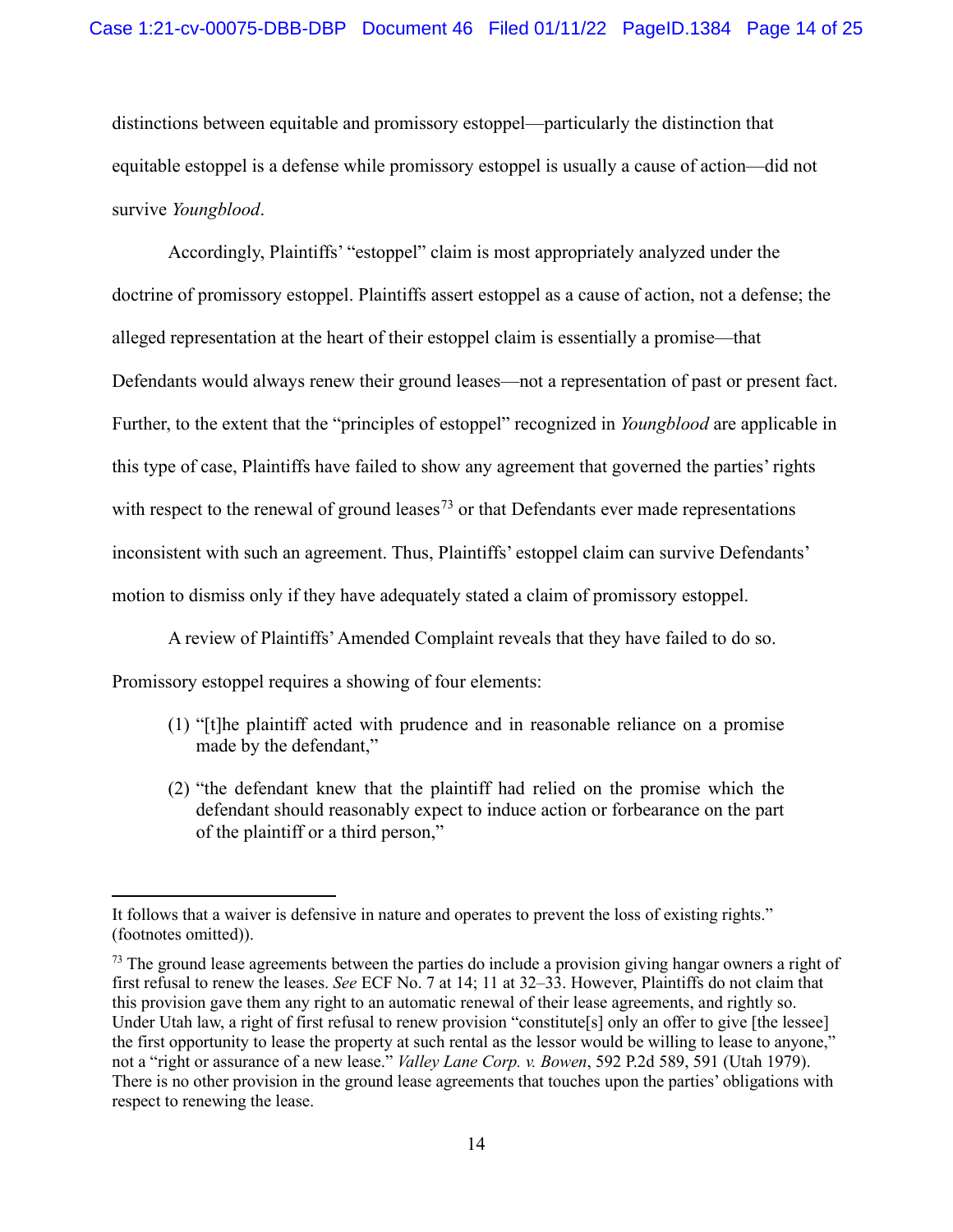(3) "the defendant was aware of all material facts," and

(4) "the plaintiff relied on the promise and the reliance resulted in a loss to the plaintiff."<sup>[74](#page-14-0)</sup> Plaintiffs have failed to show that Defendants, through their historical conduct or otherwise, made any promise with respect to future ground lease renewals that could be considered reasonably "clear and definite."<sup>[75](#page-14-1)</sup> At most, Plaintiffs have alleged a subjective belief that Defendants would always renew the ground leases upon their request, but this does not support a promissory estoppel claim.<sup>[76](#page-14-2)</sup> Additionally, Plaintiffs have made no allegations as to whether Defendants were aware of all material facts or why Defendants reasonably should have expected that renewing contracts for fixed periods of time would induce Plaintiffs to make investments in their hangars that they would not otherwise have made.

Because Plaintiffs cannot assert equitable estoppel as a stand-alone cause of action, and they have failed to adequately allege all elements of promissory estoppel, their estoppel claim must be dismissed for failure to state a claim.

### **B. Plaintiffs Have Failed to State a Physical Taking Claim.**

Plaintiffs' second claim is that Defendants' plan to cease lease renewals destroys their personal property rights in their hangars.<sup>[77](#page-14-3)</sup> Because Defendants do not intend to offer Plaintiffs just compensation upon seizing ownership of the hangars when leases are not renewed, Plaintiffs argue, Defendants' actions amount to an unconstitutional physical taking.<sup>[78](#page-14-4)</sup>

<span id="page-14-0"></span><sup>74</sup> *Id.* at 1092 (alteration in original) (quoting *Nunley v. Westates Casing Servs., Inc.*, 989 P.2d 1077, 1088 (Utah 1999)).

<span id="page-14-1"></span><sup>75</sup> *See id.* at 1093 (quoting 28 Am. Jur. 2d *Estoppel and Waiver* § 35 (2004)); *Nunley*, 989 P.2d at 1089.

<span id="page-14-2"></span><sup>76</sup> *See Nunley*, 989 P.2d at 1089 ("[A] claimant's subjective understanding of the promissor's statements cannot, without more, support a promissory estoppel claim.").

<span id="page-14-3"></span><sup>77</sup> ECF No. 7 at 19–20.

<span id="page-14-4"></span><sup>78</sup> *Id.*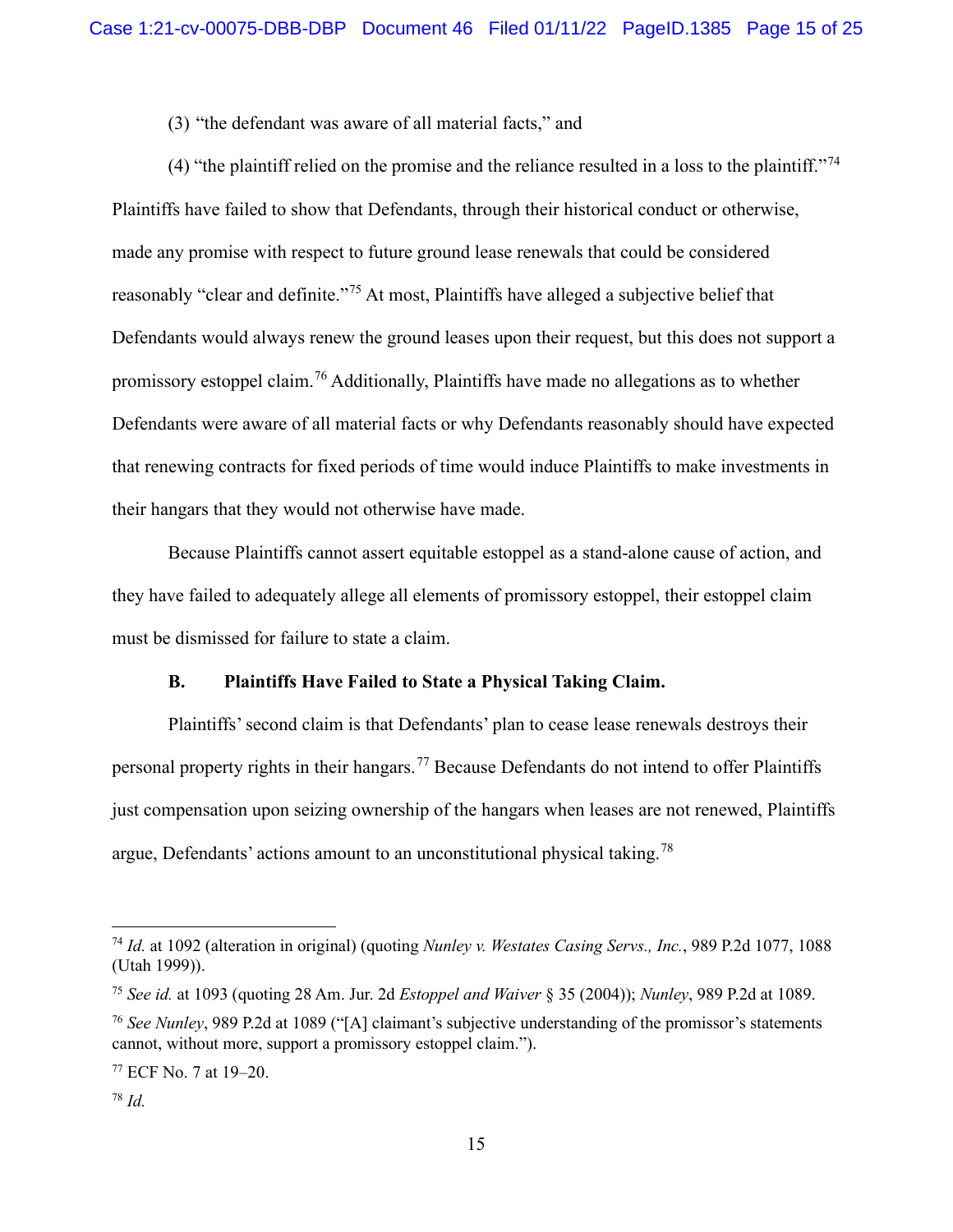Defendants argue that Plaintiffs' physical taking claim should be dismissed for three reasons. First, Defendants argue that Plaintiffs' property rights in their hangars are governed by the lease agreements between them.<sup>[79](#page-15-0)</sup> Defendants assert that Plaintiffs can obtain a takings remedy in such circumstances only if Defendants have prevented them from bringing a breach of contract action by taking their contractual rights, and Plaintiffs have made no such allegations. <sup>[80](#page-15-1)</sup> Second, Defendants argue that Plaintiffs' claim fails as a matter of law because they have failed to allege both that they have a credible property interest in their hangars and that Defendants are "taking" it for a public use.<sup>[81](#page-15-2)</sup> Third, Defendants argue that Plaintiffs' claim must be dismissed as a matter of public policy, because recognizing a taking in these circumstances "would wreak havoc upon governmental entities' efforts to manage their lease and license agreements."<sup>[82](#page-15-3)</sup> Because the court agrees that the first of these reasons warrants dismissal, it will only address that argument.

A physical taking occurs whenever "the government physically takes possession of an interest in property for some public purpose."<sup>[83](#page-15-4)</sup> "Taking claims rarely arise under government contracts because the Government acts in its commercial or proprietary capacity in entering contracts, rather than in its sovereign capacity."[84](#page-15-5) In fact, "it is well established that a plaintiff who is suing in connection with a government contract 'is entitled to a takings remedy only if it is foreclosed from bringing a breach of contract action, *i.e.*, if its contract rights have been

<span id="page-15-0"></span><sup>79</sup> ECF No. 11 at 19–20.

<span id="page-15-1"></span><sup>80</sup> *Id.* at 19–20.

<span id="page-15-2"></span><sup>81</sup> *Id.* at 22.

<span id="page-15-3"></span><sup>82</sup> *Id.* at 23.

<span id="page-15-4"></span><sup>83</sup> *Tahoe-Sierra Pres. Council, Inc. v. Tahoe Reg'l Plan. Agency*, 535 U.S. 302, 322 (2002).

<span id="page-15-5"></span><sup>84</sup> *Hughes Comm'ns Galaxy, Inc. v. United States*, 271 F.3d 1060, 1070 (Fed. Cir. 2001).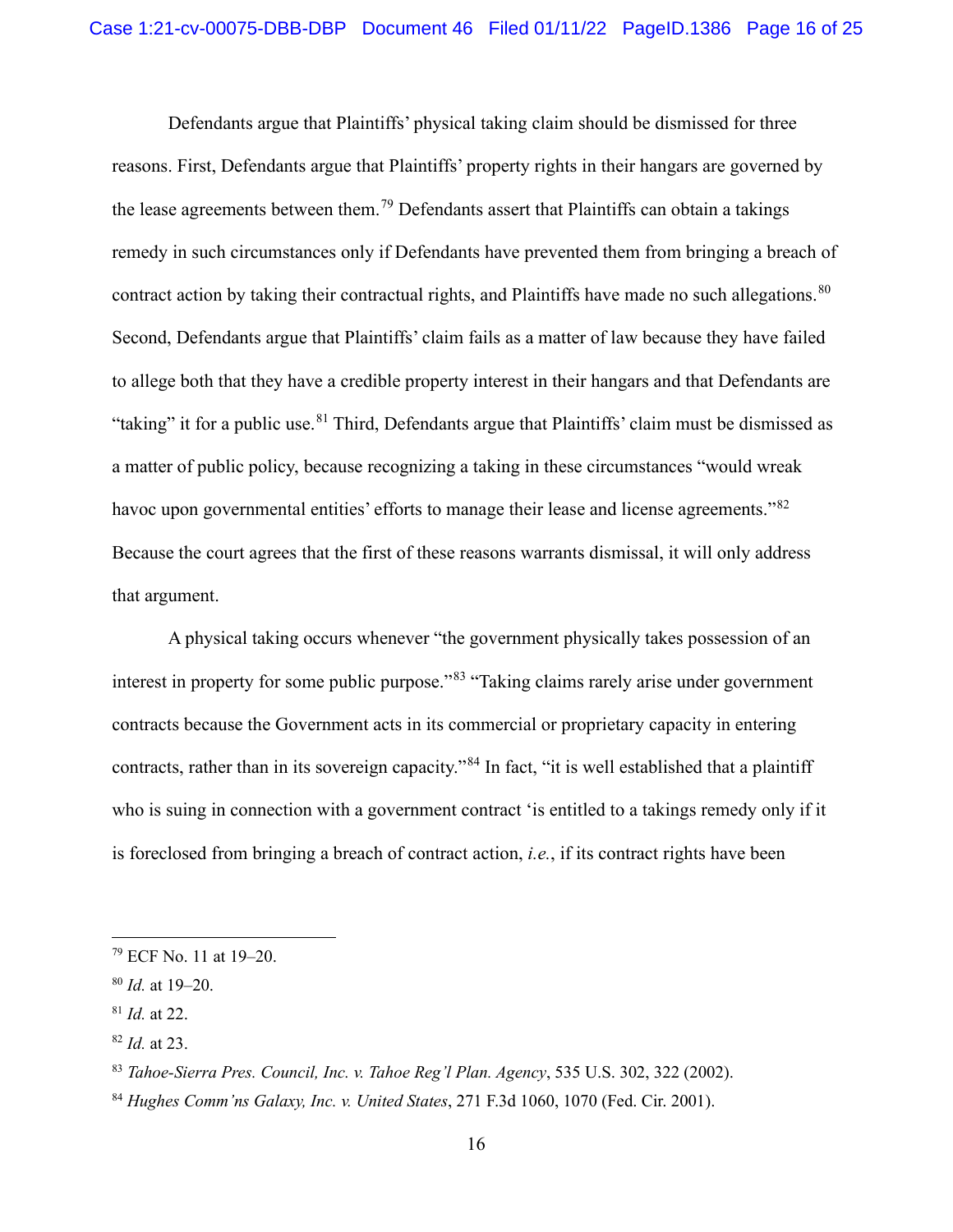'taken.'"[85](#page-16-0) Thus, when rights related to a contract with a government are in dispute, "interference with [those] rights generally gives rise to a breach claim not a taking claim."<sup>[86](#page-16-1)</sup>

Plaintiffs argue that their physical taking claim does not arise under their lease agreements because the agreements concern only "the *ground* upon which the hangars sit," not the hangars themselves.<sup>[87](#page-16-2)</sup> According to Plaintiffs, Defendants have no right to occupy or take their hangars, so "*any* occupation or exclusion of Plaintiffs' hangars amounts to a taking."[88](#page-16-3)

Although it is true that Plaintiffs leased ground—and not hangars—from Defendants, Plaintiffs have provided no grounds from which the court can reasonably infer that the lease agreements do not control Plaintiffs' property interests in their hangars. The allegations in Plaintiffs' Amended Complaint, and the copy of a lease provided by Defendants, indicate that Plaintiffs own their hangars while their ground leases are in effect. However, after the ground leases expire, the hangars—if they are not removed by their owners—are considered abandoned property of which Defendants can claim ownership.[89](#page-16-4) Plaintiffs' argument that Defendants cannot "occupy or take Plaintiffs' hangars"[90](#page-16-5) is therefore a dispute of contractual rights, either

<span id="page-16-0"></span><sup>85</sup> *Cross Continent Dev., LLC v. Town of Akron*, 742 F. Supp. 2d 1182, 1184 (D. Colo. 2010) (quoting *PI Elecs. Corp. v. United States*, 55 Fed. Cl. 279, 285 (2003)).

<span id="page-16-1"></span><sup>86</sup> *Sun Oil Co. v. United States*, 572 F.2d 786, 818 (Ct. Cl. 1978) (citation omitted).

<span id="page-16-2"></span><sup>87</sup> *See* ECF No. 16 at 12, 14.

<span id="page-16-3"></span><sup>88</sup> *Id.* at 14.

<span id="page-16-4"></span><sup>89</sup> *See* ECF Nos. 7 at 15–16; 11 at 33, 44.

<span id="page-16-5"></span><sup>90</sup> Plaintiffs' Amended Complaint is not a model of clarity, and it is not entirely evident how, exactly, Ogden City Airport has physically taken Plaintiffs' hangars. Indeed, the Amended Complaint suggests that Ogden City Airport *intends* to take Plaintiffs' hangars but has not yet done so. *See* ECF No. 7 at 19 ("The Airport's Business Plan lays out its *scheme and intent* to take possession of each and every hangar located within its compound whilst the hangar still has useful life and value in order to turn a profit thereon through facility lease agreements." (emphasis added)). Thus, another ground for dismissing Plaintiffs' claim is for failure to allege an actual taking for which just compensation is required. *See Knick v. Twp. of Scott*, 139 S. Ct. 2162, 2168 (2019) ("So long as the property owner has some way to obtain compensation after the fact, governments need not fear that courts will enjoin their activities."); *Ruckelshaus v. Monsanto Co.*, 467 U.S. 986, 1016 (1984) ("Equitable relief is not available to enjoin an alleged taking of private property for a public use, duly authorized by law, when a suit for compensation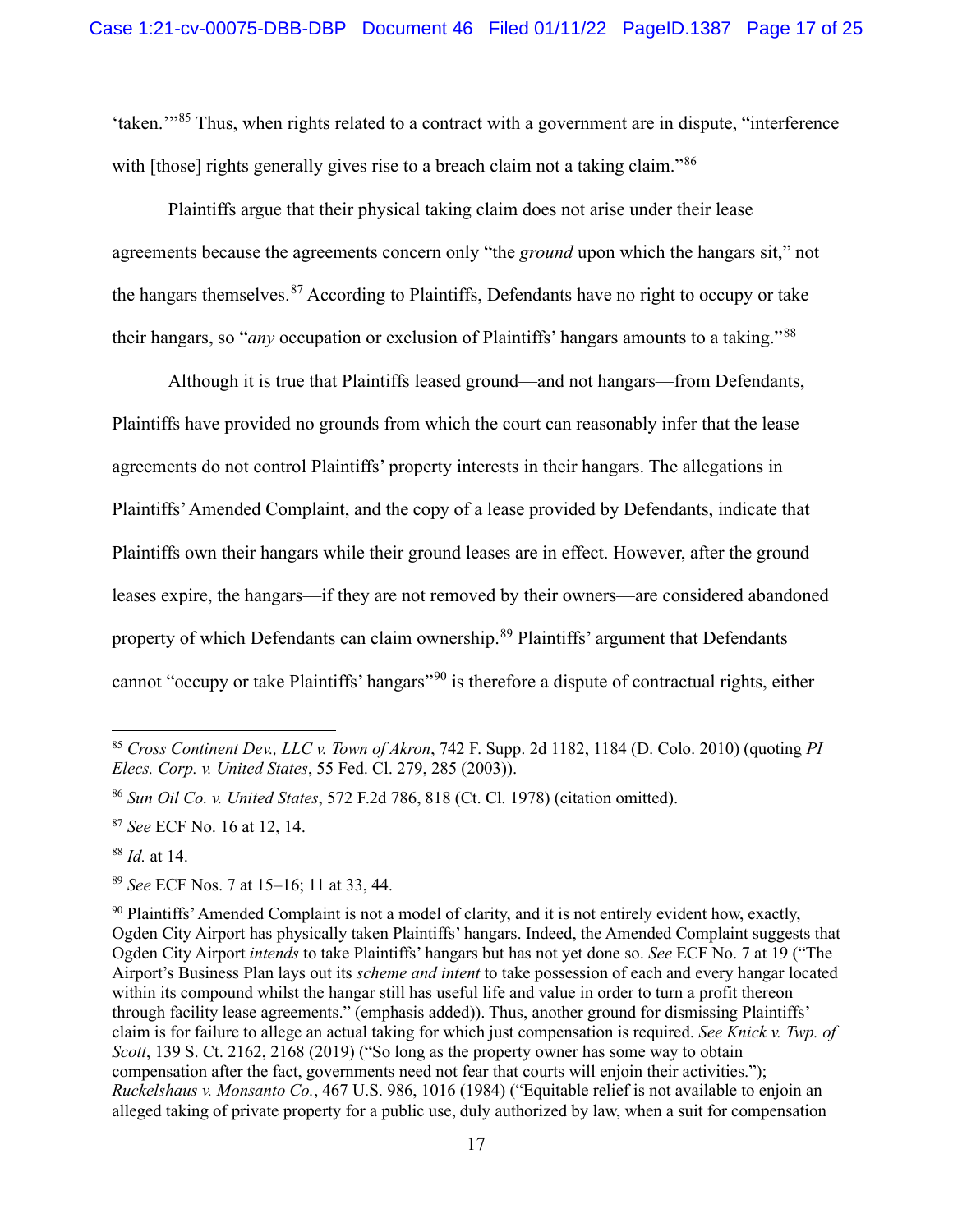that Defendants do not actually have a right under the contract to not renew leases or claim abandoned property, or have waived such rights if they do.<sup>[91](#page-17-0)</sup> Otherwise, Defendants' claim to ownership of any hangar that is not removed after the leases expire appears to be an act within its commercial or proprietary capacity, similar to a landlord who takes possession of a previous tenant's abandoned property.<sup>[92](#page-17-1)</sup> Thus, "[r]ather than raising a constitutional issue, the instant action involves nothing more than a garden variety contract dispute."<sup>[93](#page-17-2)</sup> And because Plaintiffs have alleged no grounds for inferring that Defendants have taken Plaintiffs' contractual rights or otherwise prevented them from seeking relief on a contractual basis, their physical taking claim must be dismissed. [94](#page-17-3)

# **C. Plaintiffs Have Failed to State a Regulatory Taking Claim.**

Plaintiffs' third claim is that Defendants' plan to cease renewing ground leases also constitutes a regulatory taking. The parties' arguments regarding dismissal of this claim virtually echo those made regarding Plaintiffs' physical taking claim.

Regulatory takings are distinct from physical takings in that they arise when the government issues "regulations prohibiting private uses" rather than when it acquires "property

can be brought against the sovereign subsequent to the taking."); *Custer Cnty. Action Ass'n v. Garvey*, 256 F.3d 1024, 1042 (10th Cir. 2001) ("The Fifth Amendment does not preclude the taking of private property for public use. Rather, it requires the government to justly compensate the private property owner for any authorized taking. Injunctive relief is not available under the Fifth Amendment absent an allegation the purported taking is unauthorized by law.").

<span id="page-17-0"></span><sup>&</sup>lt;sup>91</sup> Indeed, one of the grounds for declaratory relief Plaintiffs allege is that Defendants have waived the abandonment provisions in the lease agreements. *See* ECF No. 7 at 22.

<span id="page-17-1"></span><sup>92</sup> *See Hughes Comm'ns*, 271 F.3d at 1070; *see also Janicki Logging Co. v. United States*, 36 Fed. Cl. 338, 346 (1996) (granting defendant's motion to dismiss plaintiff's takings claim and noting that, "at all times, the [government] purported to act pursuant to and consistent with the terms of the contract and never suggested that it was not bound by each term in the contract").

<span id="page-17-2"></span><sup>93</sup> *See Janicki Logging*, 36 Fed. Cl. at 346.

<span id="page-17-3"></span><sup>94</sup> *See Cross Continent Dev.*, 742 F. Supp. 2d at 1184.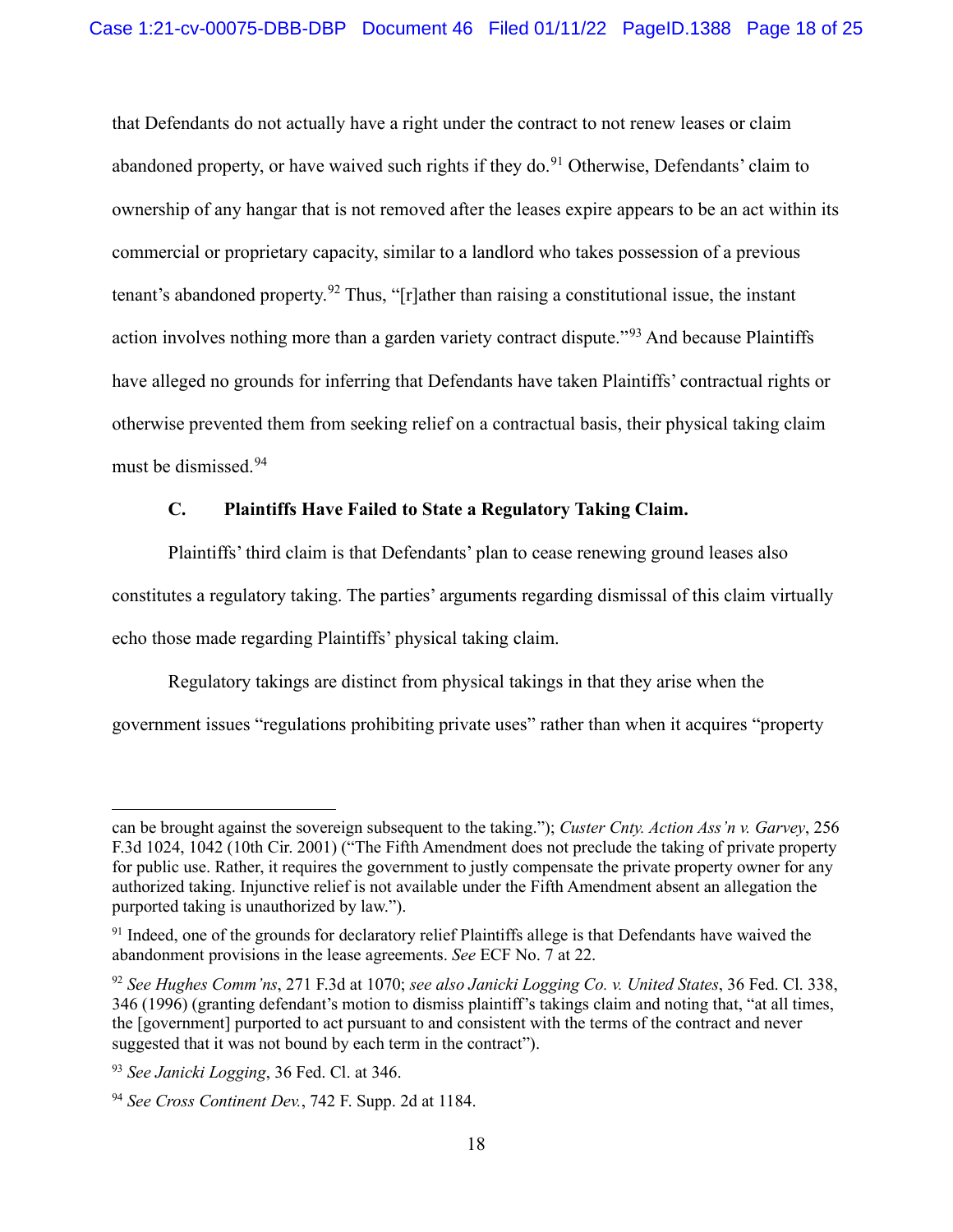for public use."[95](#page-18-0) A *per se* regulatory taking—or categorical taking—occurs in "the extraordinary circumstance when *no* productive or economically beneficial use of land is permitted" due to government regulation.<sup>[96](#page-18-1)</sup> "Anything less than a complete elimination of value, or a total loss." from government regulation must be analyzed under the framework set forth in *Penn Central Transportation Co. v. City of New York*, 438 U.S. 104 (1[97](#page-18-2)8).<sup>97</sup> "The major factors under the [*Penn Central*] inquiry are (1) '[t]he economic impact of the regulation on the claimant,' (2) 'the extent to which the regulation has interfered with distinct investment-backed expectations,' and (3) 'the character of the governmental action."[98](#page-18-3) A plaintiff seeking to establish a regulatory taking has a "heavy burden."<sup>[99](#page-18-4)</sup>

Plaintiffs allege that Title 8 of the Ogden City Municipal Code, as amended, effects a regulatory taking of their property interest in their hangars.<sup>[100](#page-18-5)</sup> Specifically, Plaintiffs allege that Title 8 denies them "of an economically viable use of their hangars."[101](#page-18-6) This conclusory allegation is not enough,  $102$  however, as Plaintiffs allege no specific way in which Title 8 impacts

<span id="page-18-2"></span> $^{97}$  *Id.* 

<span id="page-18-0"></span><sup>95</sup> *Tahoe-Sierra*, 535 U.S. at 323; *see also Cedar Point Nursery v. Hassid*, 141 S. Ct. 2063, 2071 (2021) (noting that a regulatory taking occurs "[w]hen the government, rather than appropriating private property for itself or a third party, instead imposes regulations that restrict an owner's ability to use his own property"); *Blundell v. Elliott*, No. 1:20-cv-00143-RJS-DBP, 2021WL 4473426, at \*7 (D. Utah Sept. 30, 2021) (noting that regulatory takings "stem from government-imposed regulations restricting an owner's ability to use his own property").

<span id="page-18-1"></span><sup>96</sup> *Tahoe-Sierra*, 535 U.S. at 330.

<span id="page-18-3"></span><sup>98</sup> *Ramsey Winch, Inc. v. Henry*, 555 F.3d 1199, 1210 (10th Cir. 2009) (quoting *Penn Central*, 438 U.S. at 124).

<span id="page-18-4"></span><sup>99</sup> *Buffalo Teachers Fed'n v. Tobe*, 464 F.3d 362, 375 (2d Cir. 2006).

<span id="page-18-5"></span> $100$  ECF No. 7 at 21.

<span id="page-18-6"></span><sup>101</sup> *Id.*

<span id="page-18-7"></span><sup>102</sup> *See Khalik v. United Air Lines*, 671 F.3d 1188, 1191 (10th Cir. 2012) ("[I]n examining a complaint under Rule  $12(b)(6)$ , [the court] will disregard conclusory statements and look only to whether the remaining, factual allegations plausibly suggest the defendant is liable.").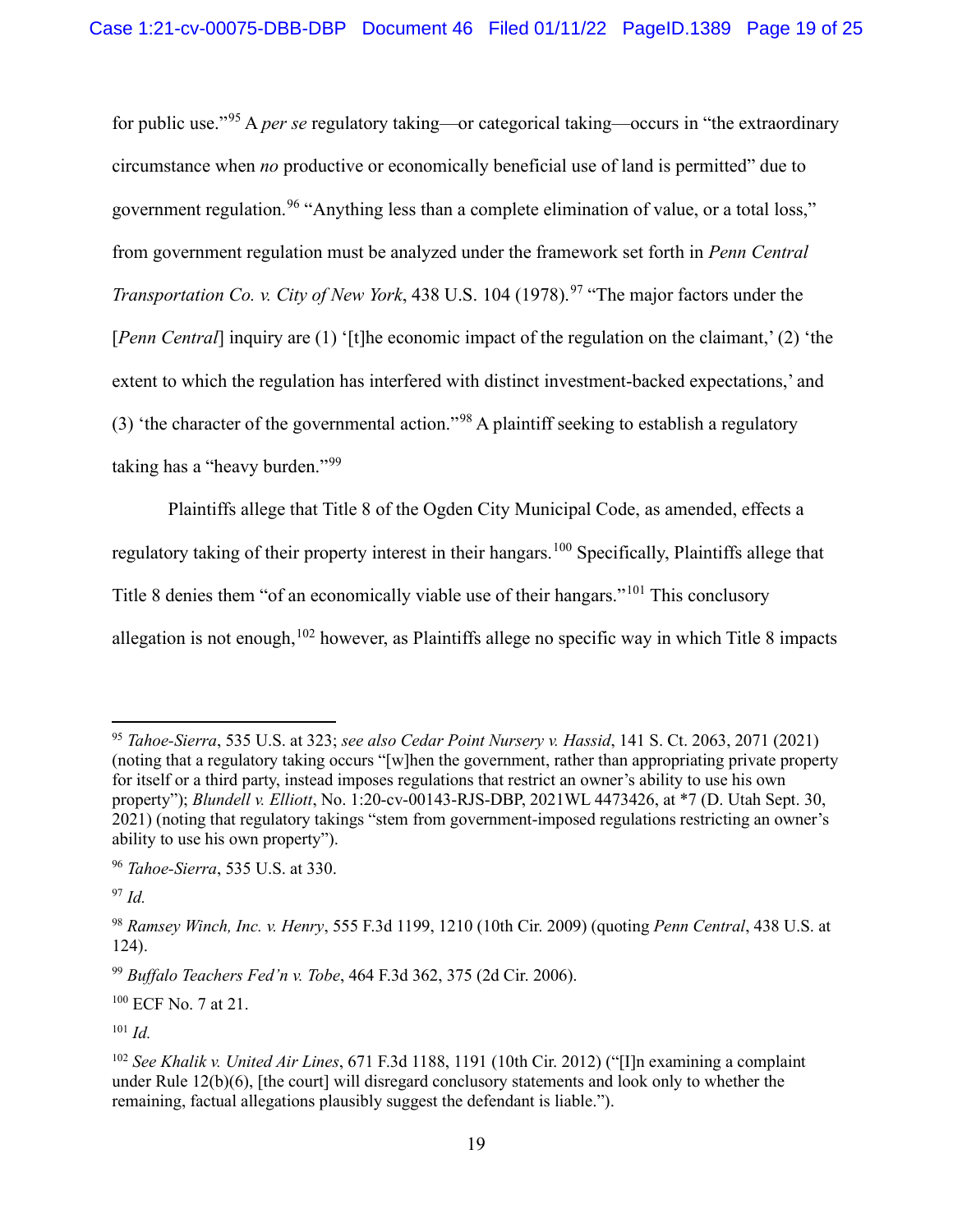their use of the hangars for the duration of their ownership. It appears that while Plaintiffs' current ground leases are in effect, Title 8 has no effect on Plaintiffs' right to possess, exclude people from, derive income from, sell, demolish, or remove their hangars. Although Title 8 may ultimately affect who owns and can use the hangars if leases are not renewed and the hangars are not removed, it does not "interfere in any way with the present uses of the" hangars.<sup>[103](#page-19-0)</sup>

Moreover, Title 8 does not appear to have any effect on Plaintiffs' ownership rights to their hangars. It does not change the fact that they own the hangars for the duration of their current leases. Nor does it prevent them from removing the hangars from the leased grounds once the leases expire. Plaintiffs have alleged no grounds for inferring that Title 8 affects Plaintiffs' or Defendants' rights to the hangars in any way that is not already envisioned by the contract between them. Title 8 appears to do no more than enable Defendants to exercise their rights under the lease agreements to their fullest. Plaintiffs' regulatory taking claim is not plausible.

For these reasons, Plaintiffs' regulatory taking claim must be dismissed.

# **D. Plaintiffs Have Failed to State a Claim Under 42 U.S.C.** § **1983.**

Plaintiffs' fourth claim is brought under 42 U.S.C. § 1983.<sup>[104](#page-19-1)</sup> They allege that Defendants unlawfully deprived them of access to Ogden City Airport in violation of federal law by revoking or disabling their security badges.<sup>[105](#page-19-2)</sup>

Defendants argue that Plaintiffs' § 1983 claim should be dismissed because, as with Plaintiffs' taking claims, Plaintiffs have alleged no more than a common breach of contract

<span id="page-19-0"></span><sup>103</sup> *See Penn Central*, 438 U.S. at 136.

<span id="page-19-1"></span> $104$  ECF No. 7 at 21–22.

<span id="page-19-2"></span><sup>105</sup> *Id.*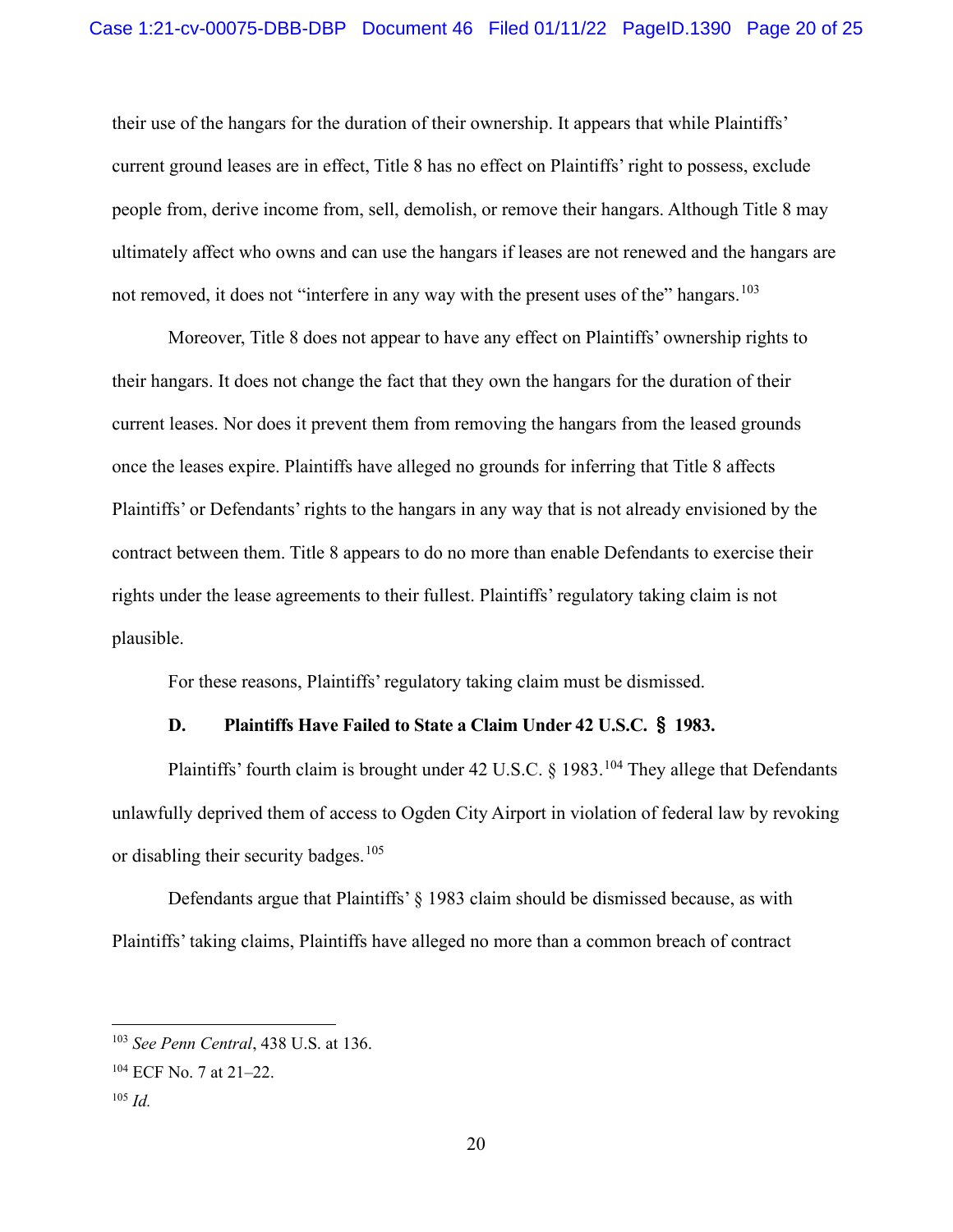claim, and the United States Supreme Court has held that such claims "do[] not give rise to a claim under 42 U.S.C. § 1983."[106](#page-20-0) Defendants also argue dismissal is warranted because Plaintiffs have failed to exhaust available administrative remedies.<sup>[107](#page-20-1)</sup>

"Section 1983 provides that a person acting under color of state law who 'subjects, or causes to be subjected, any citizen of the United States . . . to the deprivation of any rights, privileges, or immunities secured by the Constitution and laws, shall be liable to the party injured."[108](#page-20-2) "The statute 'is not itself a source of substantive rights, but a method for vindicating federal rights elsewhere conferred."<sup>[109](#page-20-3)</sup> "The first inquiry in any  $\S$  1983 suit, therefore, is whether the plaintiff has been deprived of a right 'secured by the Constitution and laws."<sup>[110](#page-20-4)</sup> "It is now settled that nothing 'short of an unambiguously conferred right' will support a cause of action under  $§$  1983."<sup>[111](#page-20-5)</sup>

Plaintiffs assert that Defendants, by using the security badges it has issued to penalize and retaliate against hangar owners, have violated Plaintiffs' federal rights under 49 C.F.R.  $§$  1540.105.<sup>[112](#page-20-6)</sup> Section 1540.105(a)(3), which is titled "Security responsibilities of employees and other persons," provides that "[n]o person may . . . [u]se, allow to be used, or cause to be used, any airport-issued or airport-approved access medium or identification medium that

<span id="page-20-0"></span><sup>106</sup> ECF No. 11 at 24.

<span id="page-20-1"></span><sup>107</sup> *Id.* at 25.

<span id="page-20-2"></span><sup>108</sup> *Margheim v. Buljko*, 855 F.3d 1077, 1084 (10th Cir. 2017) (quoting 42 U.S.C. § 1983).

<span id="page-20-3"></span><sup>109</sup> *Id.* (quoting *Baker v. McCollan*, 443 U.S. 137, 144 n.3 (1979)).

<span id="page-20-4"></span><sup>110</sup> *Baker*, 443 U.S. at 140 (quoting 42 U.S.C. § 1983).

<span id="page-20-5"></span><sup>111</sup> *Doe v. Gillespie*, 867 F.3d 1034, 1040 (8th Cir. 2017) (citing *Gonzaga Univ. v. Doe*, 536 U.S. 273, 283  $(2002)$ ).

<span id="page-20-6"></span><sup>112</sup> Plaintiffs' Amended Complaint cites Title 29 of the Code of Federal Regulations, but it is evident to the court that Plaintiffs are actually citing Title 49, which covers federal regulations concerning transportation.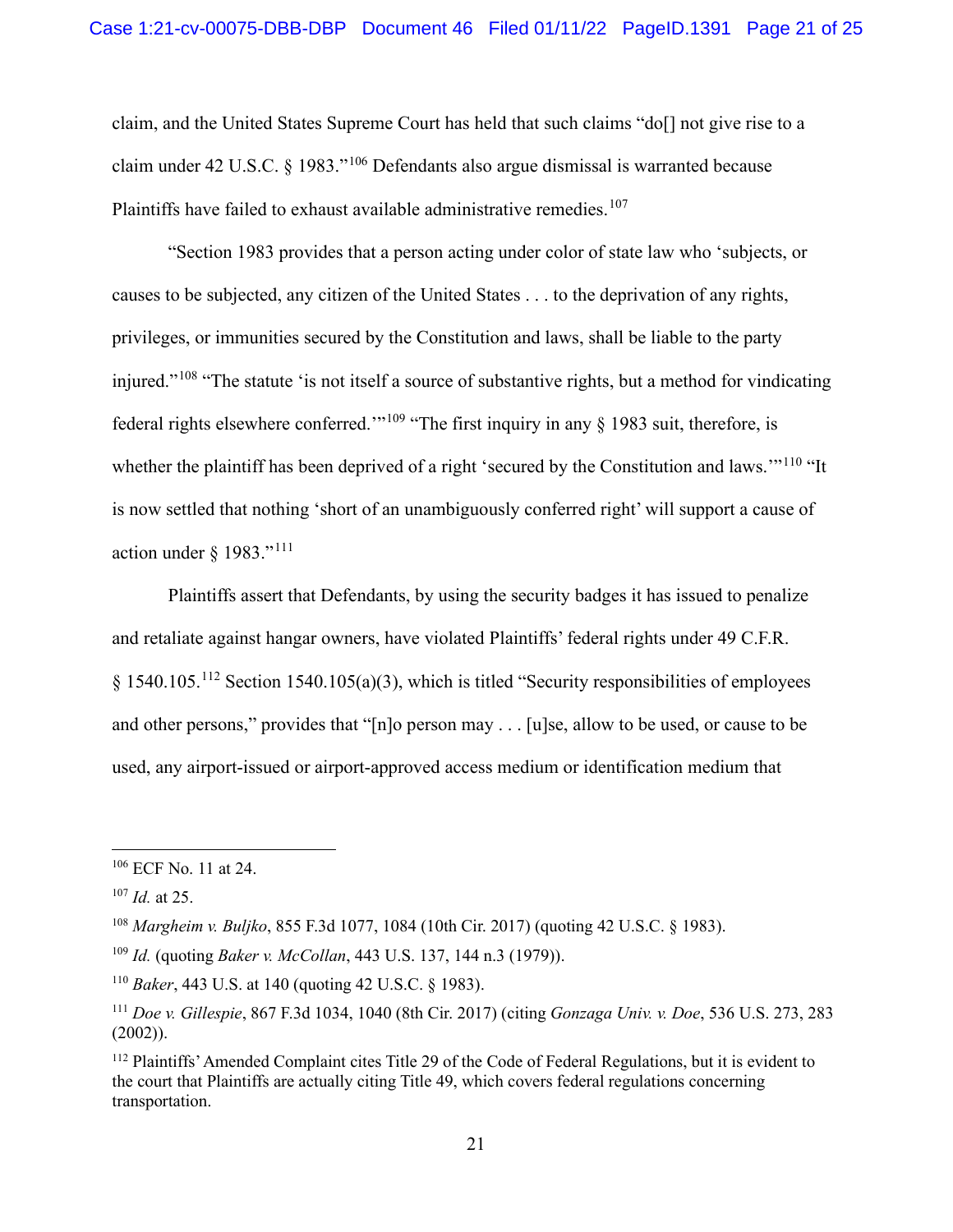authorizes the access, presence, or movement of persons or vehicles in secured areas, AOA's, or SIDA's in any other manner than that for which it was issued by the appropriate authority under this subchapter."

It is evident that § 1540.105 promotes aviation security and prohibits conduct that could compromise such security. On its face, however,  $\S$  1540.105(a)(3) does not confer on individuals any specific right, let alone one that does so "unambiguously."[113](#page-21-0) Accordingly, Plaintiffs have failed to sufficiently allege a specific right of which they have been denied, and their § 1983 claim for unauthorized deprivation of airport access must be dismissed.

# **E. Plaintiffs Have Alleged No Basis for the Court to Exercise Jurisdiction Over their Claim for Declaratory Relief.**

Plaintiffs' fifth and final claim is for declaratory relief under the Declaratory Judgment Act.<sup>[114](#page-21-1)</sup> In addition to claiming that they are entitled to declaratory relief on all their other claims, Plaintiffs claim that they are also entitled to a declaratory judgment finding that Defendants waived their rights under the ground lease agreements and created a protectable reliance interest in Plaintiffs through their historical course of conduct.<sup>[115](#page-21-2)</sup>

The court must dismiss Plaintiffs' claim for lack of jurisdiction.<sup>[116](#page-21-3)</sup> The Declaratory Judgment Act, 28 U.S.C. § 2201, provides that "[i]n a case of actual controversy within its jurisdiction . . . any court of the United States, upon the filing of an appropriate pleading, may declare the rights and other legal relations of any interested party." The Act thus allows federal

<span id="page-21-0"></span><sup>113</sup> *Doe*, 867 F.3d at 1040.

<span id="page-21-1"></span><sup>114</sup> ECF No. 7 at 22.

<span id="page-21-2"></span><sup>115</sup> *Id.*

<span id="page-21-3"></span><sup>116</sup> *See Citizens Concerned for Separation of Church & State v. City & Cty. of Denver*, 628 F.2d 1289, 1301 (10th Cir. 1980) ("A federal court must in every case, and at every stage of the proceeding, satisfy itself as to its own jurisdiction . . . .").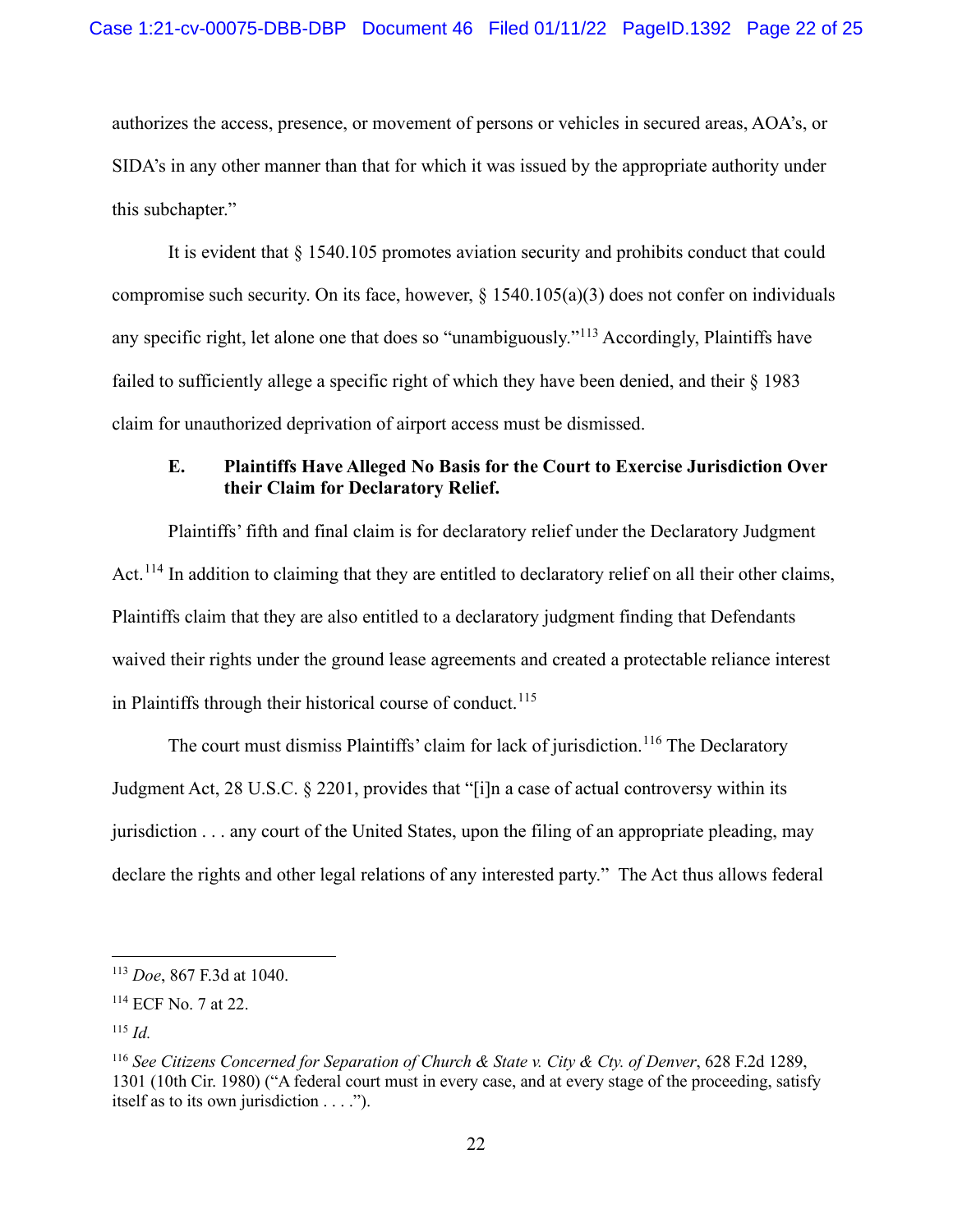courts to provide relief to plaintiffs by recognizing their rights, even if they do not seek to immediately enforce them.<sup>[117](#page-22-0)</sup> However, it is important to remember that "[t]he operation of the Declaratory Judgment Act is procedural only," meaning that even though it "enlarged the ranges of remedies available in the federal courts," it "did not extend their jurisdiction."[118](#page-22-1) Thus, the court does not have "power to issue declaratory judgments" unless there is "some independent basis of jurisdiction" for doing so, namely diversity jurisdiction or federal question jurisdiction.<sup>[119](#page-22-2)</sup>

Here, the court has no independent basis of jurisdiction to consider Plaintiffs' claims for declaratory relief. Although Plaintiffs' first four claims invoked the court's federal question jurisdiction, the court's dismissal of those substantive claims means that Plaintiffs' "request for declaratory relief in relation to those claims is not viable."<sup>[120](#page-22-3)</sup> And while Plaintiffs seek declaratory relief on two issues not directly related to another claim—the waiver and reliance issues—Plaintiffs have not provided, nor can the court find, independent grounds for exercising jurisdiction over them. Waiver and reliance are questions of state law, and thus do not invoke federal question jurisdiction. And the parties here are not diverse, so the court cannot exercise diversity jurisdiction. Therefore, the court does not have jurisdiction to provide the declaratory relief Plaintiffs seek and their claims must be dismissed. [121](#page-22-4)

<span id="page-22-0"></span><sup>117</sup> *Skelly Oil Co. v. Phillips Petroleum Co.*, 339 U.S. 667, 671 (1950). Before the Act, "a federal court would entertain a suit on a contract only if the plaintiff asked for an immediately enforceable remedy like money damages or an injunction." *Id.*

<span id="page-22-1"></span><sup>118</sup> *Id.* (quoting *Aetna Life Ins. Co. of Hartford, Conn. v. Haworth*, 300 U.S. 227, 240 (1937)).

<span id="page-22-2"></span><sup>119</sup> *Cardtoons, L.C. v. Major League Baseball Players Ass'n*, 95 F.3d 959, 964 (10th Cir. 1996).

<span id="page-22-3"></span><sup>120</sup> *Long v. Wells Fargo Bank, N.A.*, 670 F. App'x 670, 671 (10th Cir. 2016) (unpublished) (explaining that "[t]he availability of declaratory relief 'presupposes the existence of a judicially remediable right,'" and no "'judicially remediable right' exists" when the plaintiff's "substantive claims have failed" and been dismissed (citation omitted)).

<span id="page-22-4"></span><sup>121</sup> *See also Barnett v. Hall, Estill, Hardwick, Gable, Golden & Nelson, P.C.*, 956 F.3d 1228, 1238 (10th Cir. 2020) ("The Supreme Court has encouraged the practice of dismissing state claims or remanding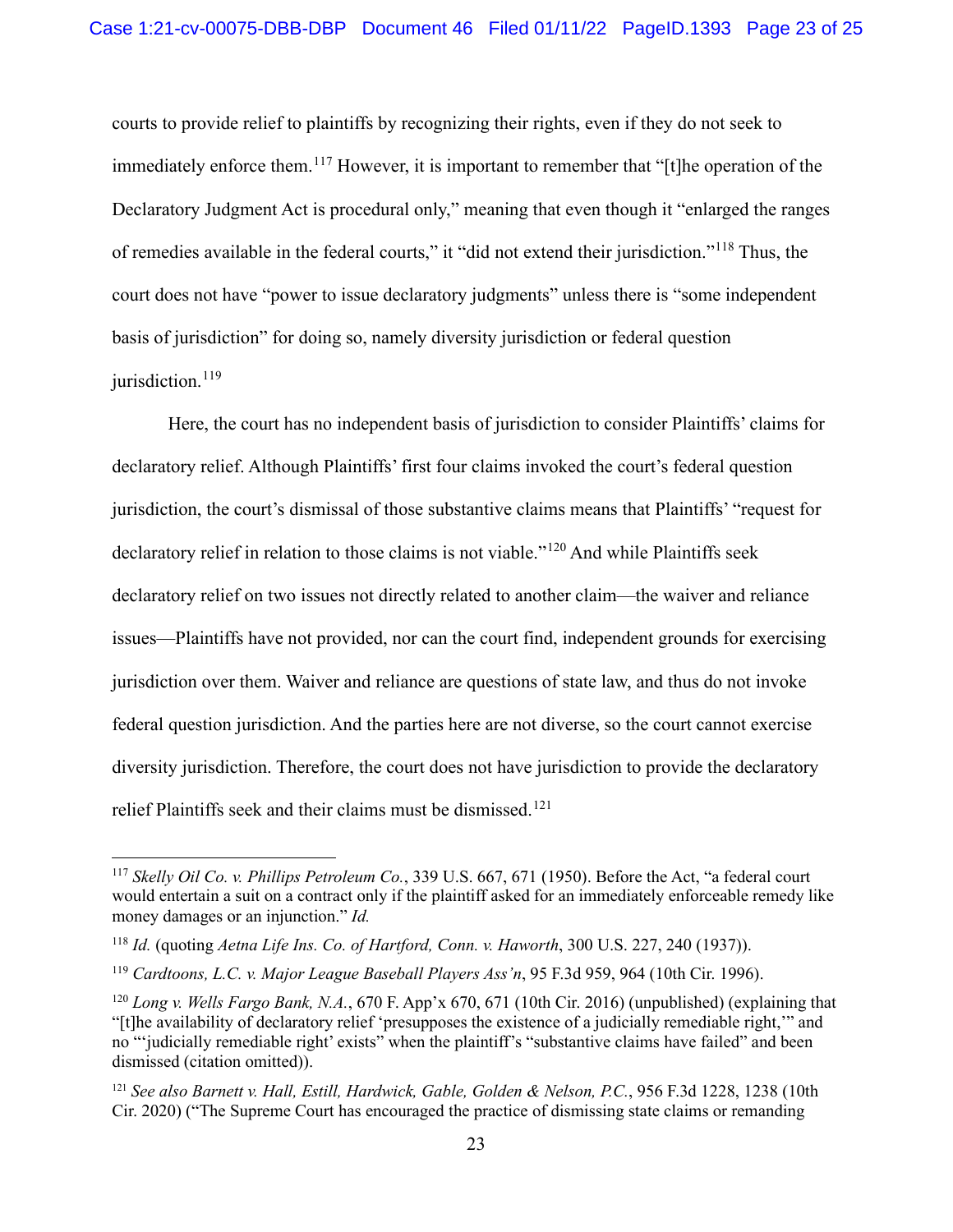#### **III. Plaintiffs May Seek Leave to File a Motion to Amend Complaint.**

In Plaintiffs' Opposition to Defendants' Motion to Dismiss, Plaintiffs requested that the court grant them leave to file a second amended complaint if the court dismisses their claims.<sup>122</sup> Under Federal Rule of Civil Procedure  $15(a)(2)$ , a party may amend its pleadings after the time for amending as a matter of course "with the court's leave." The rule instructs the court to "freely give leave when justice so requires."[123](#page-23-1) The Tenth Circuit has further instructed that "[r]efusing leave to amend is generally only justified upon a showing of undue delay, undue prejudice to the opposing party, bad faith or dilatory motive, failure to cure deficiencies by amendments previously allowed, or futility of amendment."<sup>[124](#page-23-2)</sup>

The court finds that it is in the interests of justice to allow Plaintiffs an opportunity to amend, if they have good cause to do so, though they must seek such an opportunity through a separate motion.<sup>[125](#page-23-3)</sup> If Plaintiffs elect to file a motion seeking leave to amend, it must be filed with the court within 14 days of entry of this order.

#### **ORDER**

For the foregoing reasons, Defendants' Motion to Dismiss is GRANTED IN PART and DENIED IN PART. Defendants' motion to dismiss for lack of subject-matter jurisdiction is DENIED and its motion to dismiss for failure to state a claim upon which relief can be granted is GRANTED.

them to state court when the federal claims to which they are supplemental have dropped out before trial.").

<span id="page-23-0"></span><sup>122</sup> ECF No. 16 at 2.

<span id="page-23-1"></span><sup>123</sup> Fed. R. Civ. P. 15(a)(2).

<span id="page-23-2"></span><sup>124</sup> *Bylin v. Billings*, 568 F.3d 1224, 1229 (10th Cir. 2009) (quoting *Frank v. U.S. West, Inc.*, 3 F.3d 1357, 1365 (10th Cir. 1993)).

<span id="page-23-3"></span><sup>125</sup> *See* DUCivR 7-1(a)(3); DUCivR 15-1.